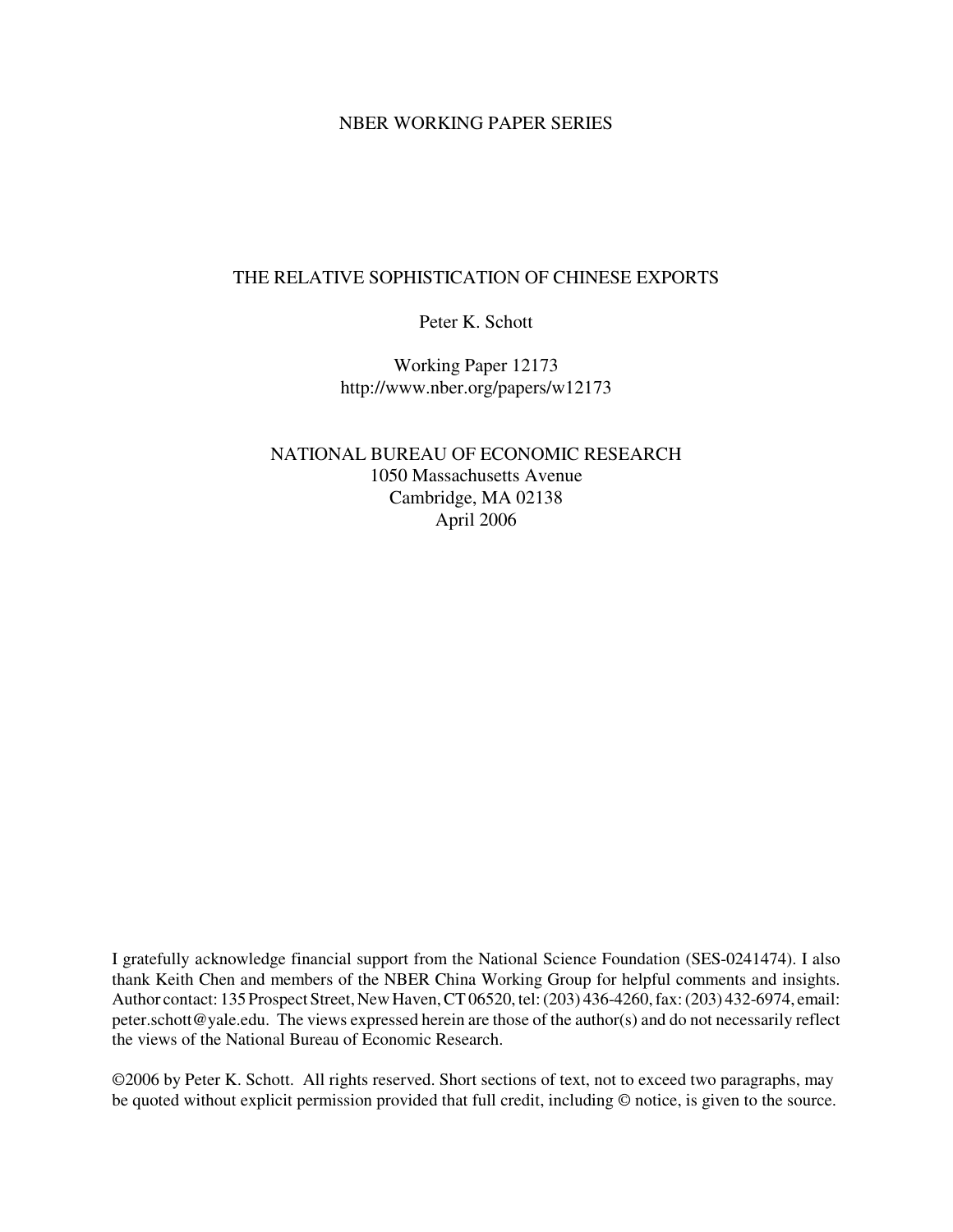The Relative Sophistication of Chinese Exports Peter K. Schott NBER Working Paper No. 12173 April 2006 JEL No. F1, F2, F4

# **ABSTRACT**

This paper examines the relative "sophistication" of China's exports to the United States along two dimensions. First, I compare China's export bundle to those of the relatively skill- and capitalabundant members of the OECD as well as to similarly endowed U.S. trading partners. Second, I examine prices within product categories to determine if China's varieties command a premium relative to its level of development.

Peter Schott Yale School of Management 135 Prospect Street New Haven, CT 06520-8200 and NBER peter.schott@yale.edu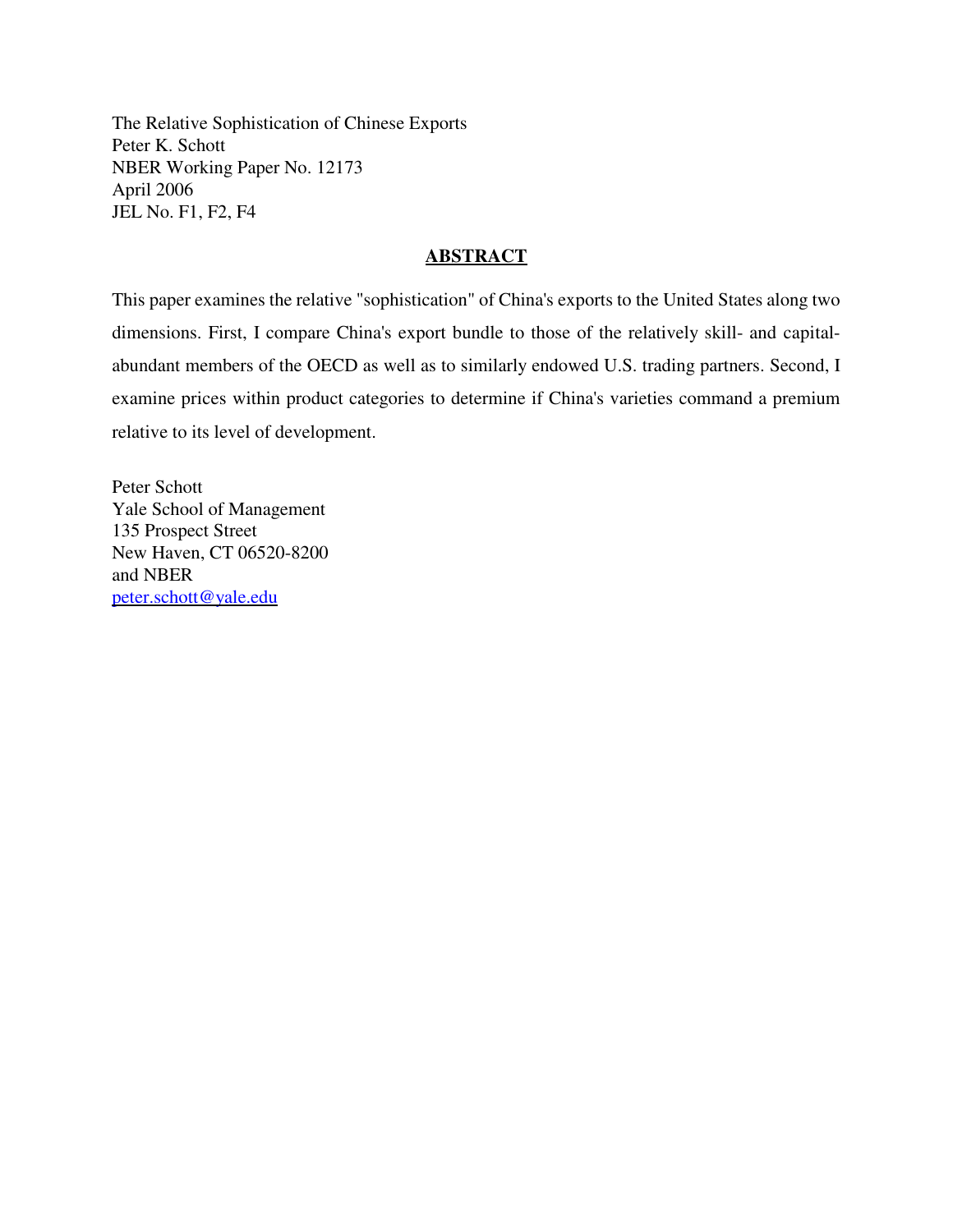## 1. Introduction

Speculation about the impact Chinese exports will have on developed and developing countries over the coming decade varies widely. Some observers predict the imminent end of manufacturing in economies like the United States, while others believe low- and middle-income countries to be most at risk. This paper employs product-level U.S. import data to compare China's exports to the United States to those of other developed and developing economies. I find China's export bundle to be both more and less "sophisticated" than its peers. While it exports more products in common with OECD countries than would be expected given its level of development, the prices it receives for its exports compared with its per capita GDP have been declining with time.

This paper's assessment of Chinese exports is guided by the factor proportions framework. Endowment-based comparative advantage implies that extremely labor-abundant China should compete only indirectly with relatively more capital- and skill-abundant countries in world markets. Under this framework, China's export bundle should more closely resemble that of Vietnam than Germany or Japan. China's extraordinary product penetration is at odds with this implication, while the relatively low prices it receives within product markets is consistent with it.

Lacking information on export product attributes, I gauge export "sophistication" along two observable dimensions of the data. First, I compare the range of product categories China exports to the United States to the export bundles of other U.S. trading partners under the assumption that similarly developed economies export a comparable range of products (Finger and Kreinin 1979). Second, I compare Chinese export unit values within these product categories to the prices received by other U.S. trading partners. The latter comparison relies unit values being a reliable signal of endowment-driven vertical differentiation.<sup>1</sup>

China's export overlap with the OECD has increased dramatically over time, jumping from a rank of 21 among non-OECD U.S. trading partners

 $1$ Such comparisons ignore the fact that product prices might also differ due to comparative advantage, i.e., relatively low production costs due to factor abundance or greater efficiency (Hallak and Schott 2005). Schott (2004) demonstrates that within-product variation in export unit values is positively associated with exporter skill and capital abundance.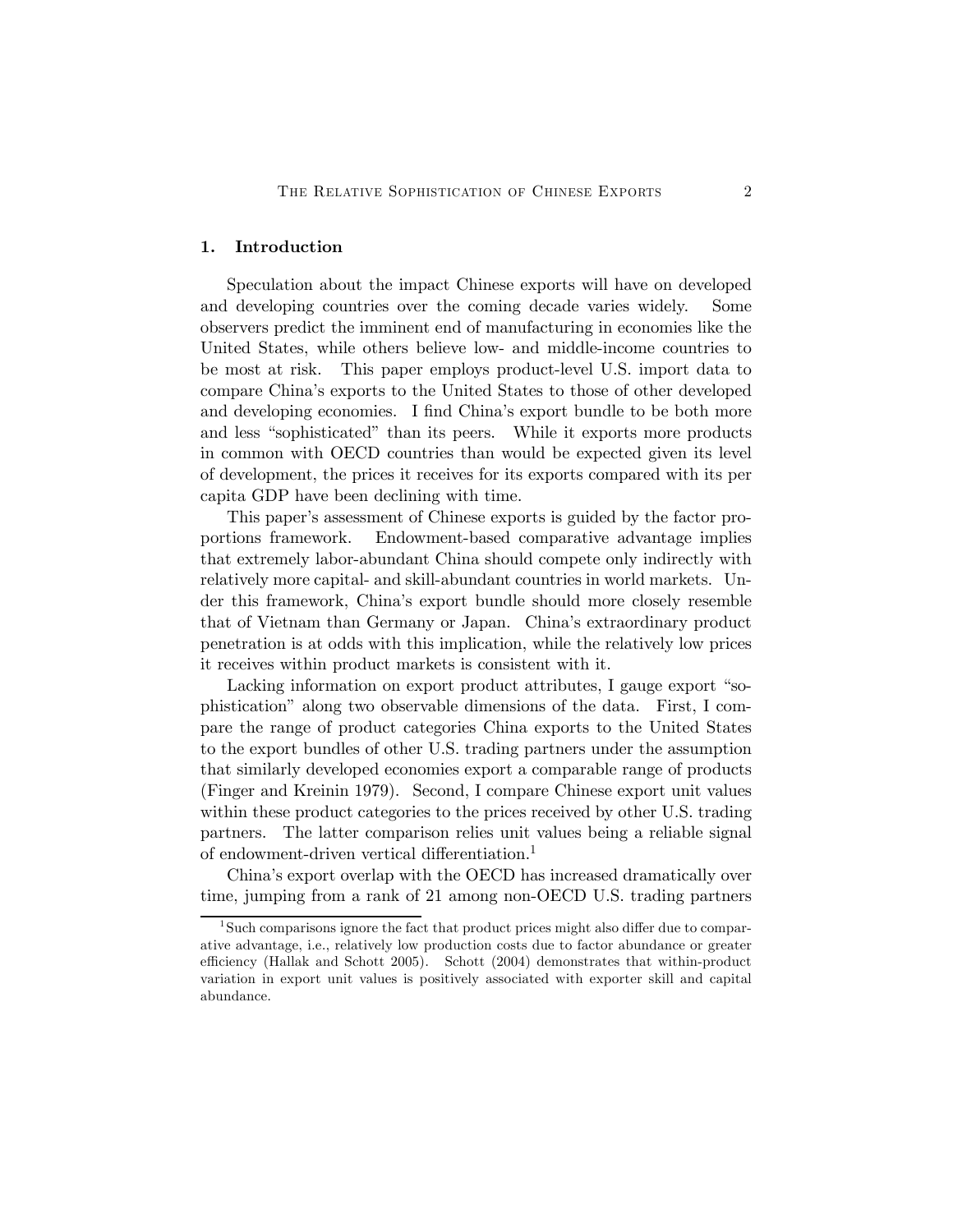in 1972 to a rank of 3 in 2001, just behind Mexico and Taiwan. This growth is due to a very large increase in China's export product penetration, i.e., the share of all product categories with positive exports. By 2001 China's export penetration exceeded that of all of Latin America and the Caribbean combined. Within Latin America, only Mexico and Brazil achieve comparable levels of OECD export similarity and penetration. From the standpoint of product penetration, China's export mix is ahead of its peers.

Chinese export prices within product categories do not follow a similar trend. In the 1970s and 1980s, when China was present in relatively few product categories, its exports on average sold at a premium relative to its per capita GDP (but at a discount relative to its skill abundance). In the 1990s, however, this trend reversed as Chinese exports began selling at a discount with respect to its per capita GDP and its discount with respect to its skill abundance increased. I also show that Chinese exports sell for a substantial discount relative to OECD varieties over the entire sample period, and that this gap appears to be increasing in Chemicals and Machinery. Further research into the extent to which these trends are driven by quality upgrading on the part of developed economies is warranted.

The remainder of this paper is structured as follows. Section 2 provides a brief overview of the theory guiding the analysis; Section 3 summarizes China's relative endowments; and Section 4 estimates the relative sophistication of Chinese exports. Section 5 concludes.

#### 2. Theory

The analysis in this paper is guided by the factor proportions framework, in particular the multiple cone equilibrium of the Heckscher-Ohlin model, which has country product mix varying with relative factor endowments.<sup>2</sup> A two-factor version of this equilibrium is displayed in the Lerner diagram in the left panel of Figure 1. This diagram features four industries — apparel, textiles, machinery and chemicals — which differ in terms of their capital intensity. Apparel is the most labor-intensive industry while chem-

<sup>&</sup>lt;sup>2</sup> Leamer (1984, 1987) and Schott (2003, 2004) offer evidence in support of the idea that country product mix is a function of their relative endowments.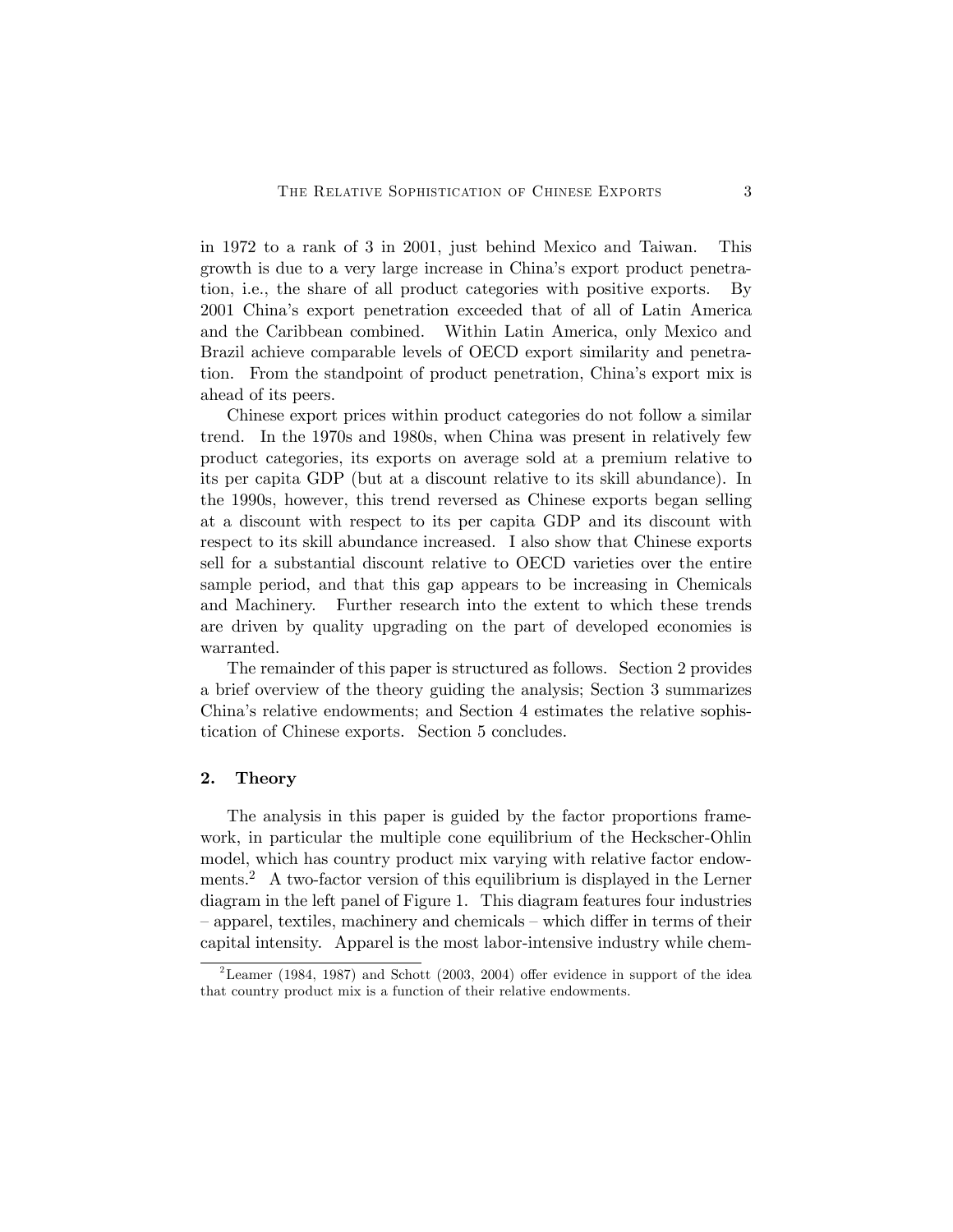icals is the most capital intensive. Under standard assumptions (see Dixit and Norman 1980), the four industries' unit-value isoquants delineate three cones of diversification, where cone refers to the set of relative endowment vectors selecting a unique mix of, in this case, two industries.

Because production of an industry outside of the cone in which a country resides results in negative profit, GDP-maximizing countries specialize in the two industries anchoring their cones, i.e. the two industries whose input intensities are most closely related to their endowments.<sup>3</sup> The negative profits that capital-abundant United States would earn in labor-intensive apparel and textiles, for example, can be seen by comparing the amount of capital and labor that can be bought for one dollar in the United States (via the downward sloping isocost curve defined by  $r_{US}$  and  $w_{US}$ ) with the amount of capital and labor needed to produce one dollar's worth of output (via the unit value isoquants). A key message of Figure 1 is that relatively high production costs drive countries out of industries at odds with their comparative advantage.

In the equilibrium depicted in the left panel of Figure 1, the United States, Latin America and China specialize in distinct bundles of industries, with the United States and China having no industries in common. If we assume the economies of Latin America occupy the middle cone of diversification, the labor-intensive portion of their product mix overlaps with that of labor-abundant China while the capital-intensive portion of its product mix overlaps with that of capital-abundant United States.4 As indicated in the figure, the overlap of countries' product mix is a function of the relative similarity of their endowments.<sup>5</sup>

Substantial intra-national factor disparities within China, however, may mean that China's exports overlap with those of countries in the capitalintensive cone. Courant and Deardorff (1992) show theoretically that the uneven, or "lumpy" internal distribution of factors within China depicted in the right-hand panel of the figure can induce labor-abundant China to

<sup>3</sup>Leamer (1987) provides generalizations of these implications for higher dimensional settings.

<sup>&</sup>lt;sup>4</sup>In a more general, three-factor setting, these overlaps might be less extreme given Latin American land abundance. For a more detailed discussion of the potential effects of Latin American resource abundance on development, see Leamer et al. (1999).

<sup>&</sup>lt;sup>5</sup>Under this scenario, Latin America is in the "middle" and faces direct competition from "above" and "below" from capital- and labor-abundant countries, respectively.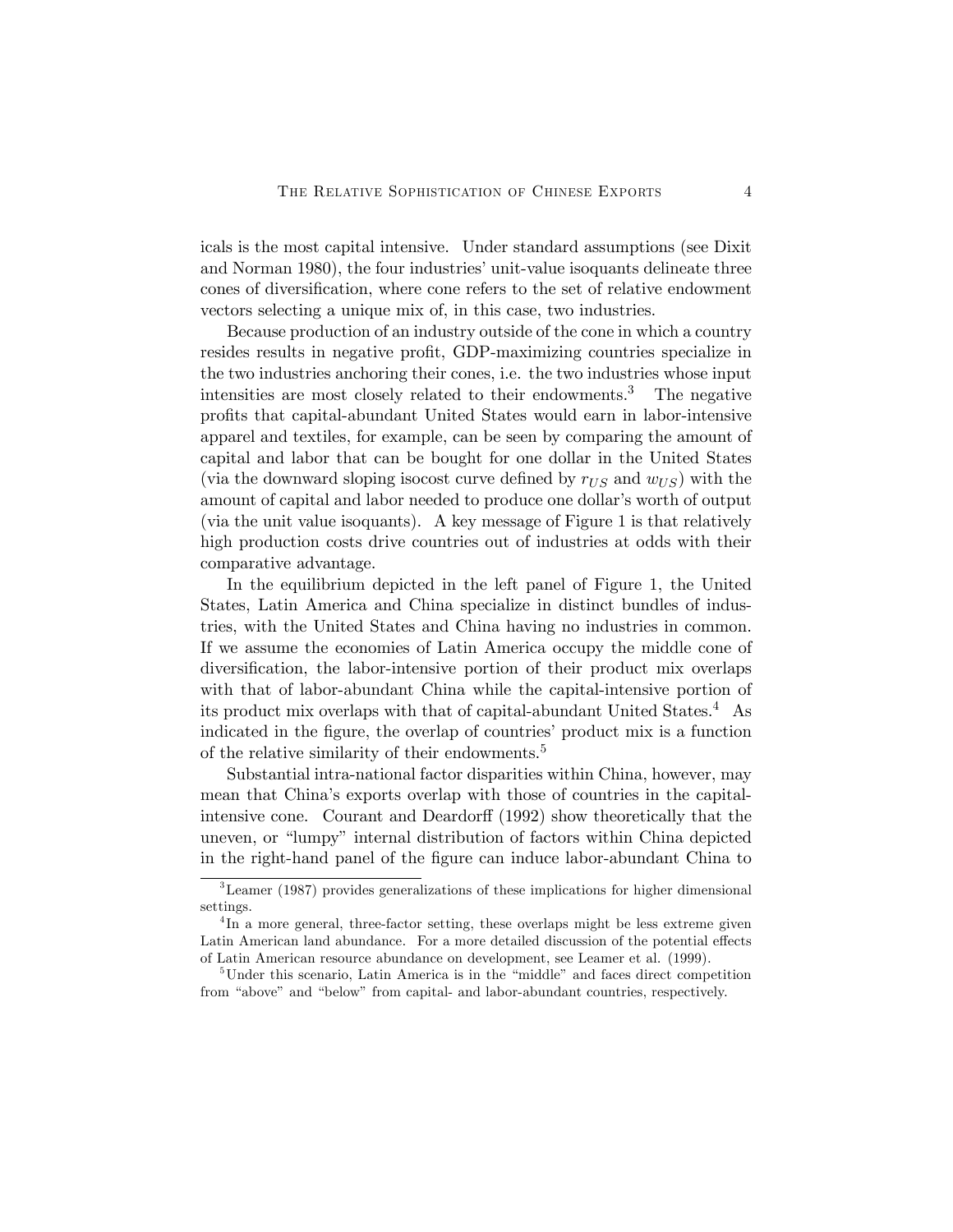export relatively capital-intensive goods. Such an equilibrium is presented in the right panel of Figure 1, which distributes China's regions across the middle and labor-intensive cones of diversification to reflect their underlying heterogeneity. Shanghai, for example, is far more skill- and capitalabundant than the labor-abundant inland province of Guizhou, and therefore may produce exactly the same mix of goods as the "middle" countries of Latin America. In China's case, factor lumpiness is supported by the explicit control of factor movements exercised by the government, which, for example, dampens the movement of labor from the interior to the coasts. These restrictions may prevent the factor-price disparities illustrated in the figure (via isocost lines) from being arbitraged away inside the country, thereby reinforcing the concomitant tendency of regions to produce and export goods of different capital intensity. Regional diversity within China may help explain the extraordinary product penetration trends noted be $low.<sup>6</sup>$ 

In this paper I make use of product-level trade data to determine the relative sophistication of China's manufacturing exports. Product-level data provide much sharper resolution of this sophistication than industry-level data for two reasons. First, while virtually all countries of the world export all industries (e.g., "electronics"), they exhibit substantial heterogeneity across products within industries. Second, product-level data permit examination of trading partner heterogeneity within product markets via unit values. Use of product-level data for these purposes requires a version of the Heckscher-Ohlin model (and Figure 1) that is based on production that is more disaggregate than industries.<sup>7</sup> Intuition for such a model can be found by replacing the industry identifiers on the isoquants in Figure 1 with product identifiers. Within a particular industry like Electronics, for example, labor-abundant countries might export portable black and white televisions, more capital-abundant countries might export color televisions, and the most capital-abundant countries might export plasma displays.

 $6$ Another contributing factor may be China's size. Hummels and Klenow (2005) find that large countries export a significantly higher number of products than small countries.

<sup>7</sup>Schott (2004) provides evidence that countries specialize within products according to their relative endowments.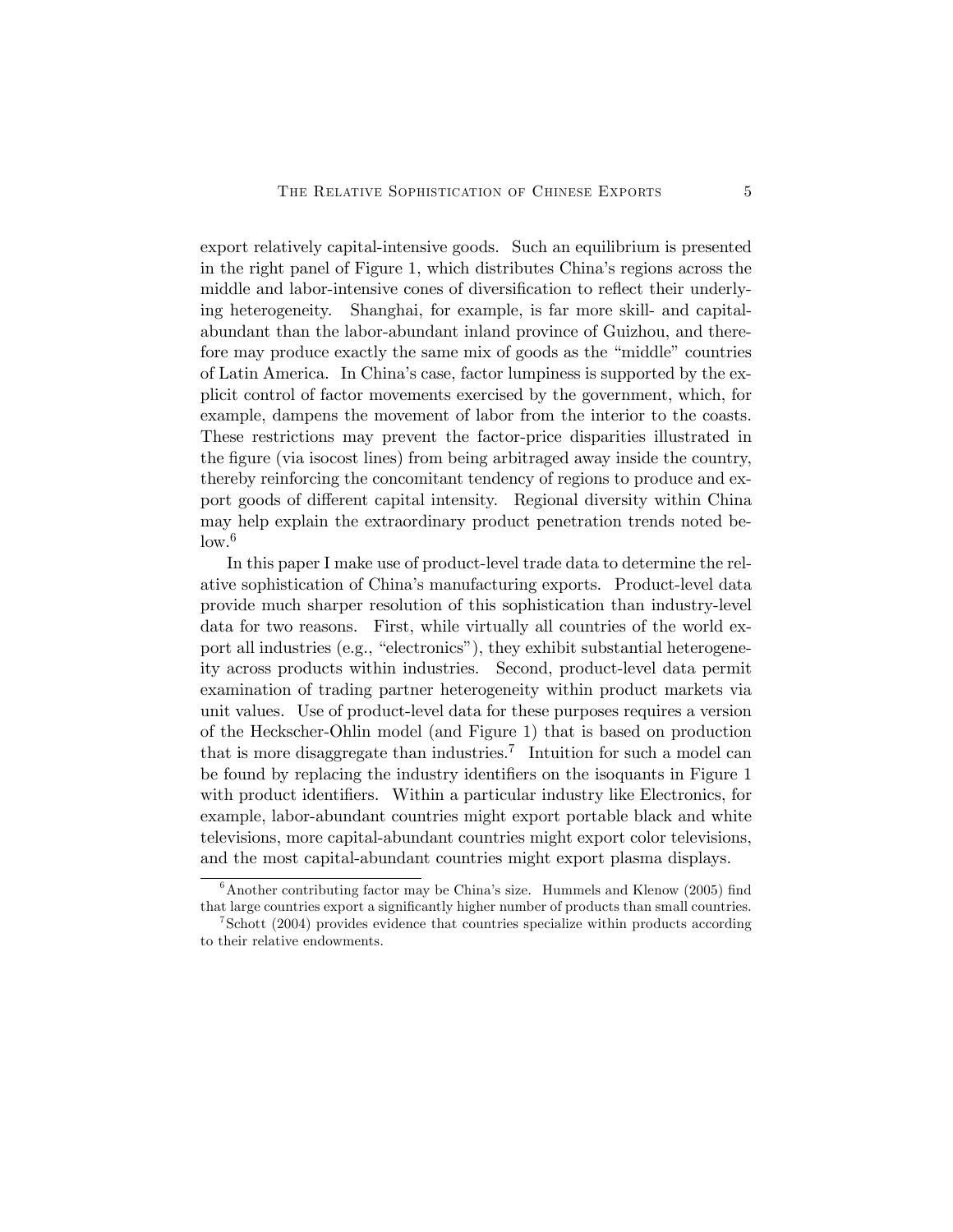## 3. China's Relative Endowments

This section compares Chinese skill, capital and land abundance to that of other U.S. trading partners. It also examines indirect evidence on the distribution of endowments across regions within China. These comparisons convey two messages. First, they show that in aggregate, China is extremely skill-, capital- and land- scarce. All else equal, this scarcity implies that China should specialize in only the most labor-intensive, i.e., least "sophisticated", exports. The second message is that regions within China exhibit substantial variation in relative development.

In comparing China to other groups of countries, I make use of the country-region assignments provided in Table  $5<sup>8</sup>$  Four aspects of how countries are assigned to regions deserve mention. First, Latin America includes all of the countries of Central and South America, plus Mexico. Second, Japan is assigned to the OECD rather than Asia. Third, I define the OECD as the 23 members in place as of 1974 in order to exclude Korea, Mexico and other, more recent entrants. The resulting set of countries captures a more uniform mix of high-wage, developed economies.<sup>9</sup> Finally, the actual set of countries within each region used in computing any given summary statistic may vary depending upon data availability.

Tables 1 and 2 provide complementary views of China's labor abundance relative to other countries in Asia, the Caribbean, Latin America and the OECD. Table 1 compares China's relative endowments to the mean relative endowments of other countries, by region. The first four columns of the table report Barro and Lee (2000) education attainments. These columns reveal that highly skilled workers — those with more than a secondary school education — are relatively scarce in Asia compared to Latin America, and scarcer still in China. While 13 percent of Latin America's population had attained a post-secondary education by 1999, the numbers are 8 percent and 3 percent for Asia and China, respectively. China also has a higher share of workers without any schooling than Latin America or the Caribbean: 21 percent of its population, versus 18 percent for both the Caribbean and Latin America, have never received formal schooling.

Table 2 reports the location of China in the distribution of other region's

<sup>8</sup>These assignments are based on United Nations country codes, except as noted below.  $^{9}$ Even so, the 1974 cohort still includes Ireland and Turkey.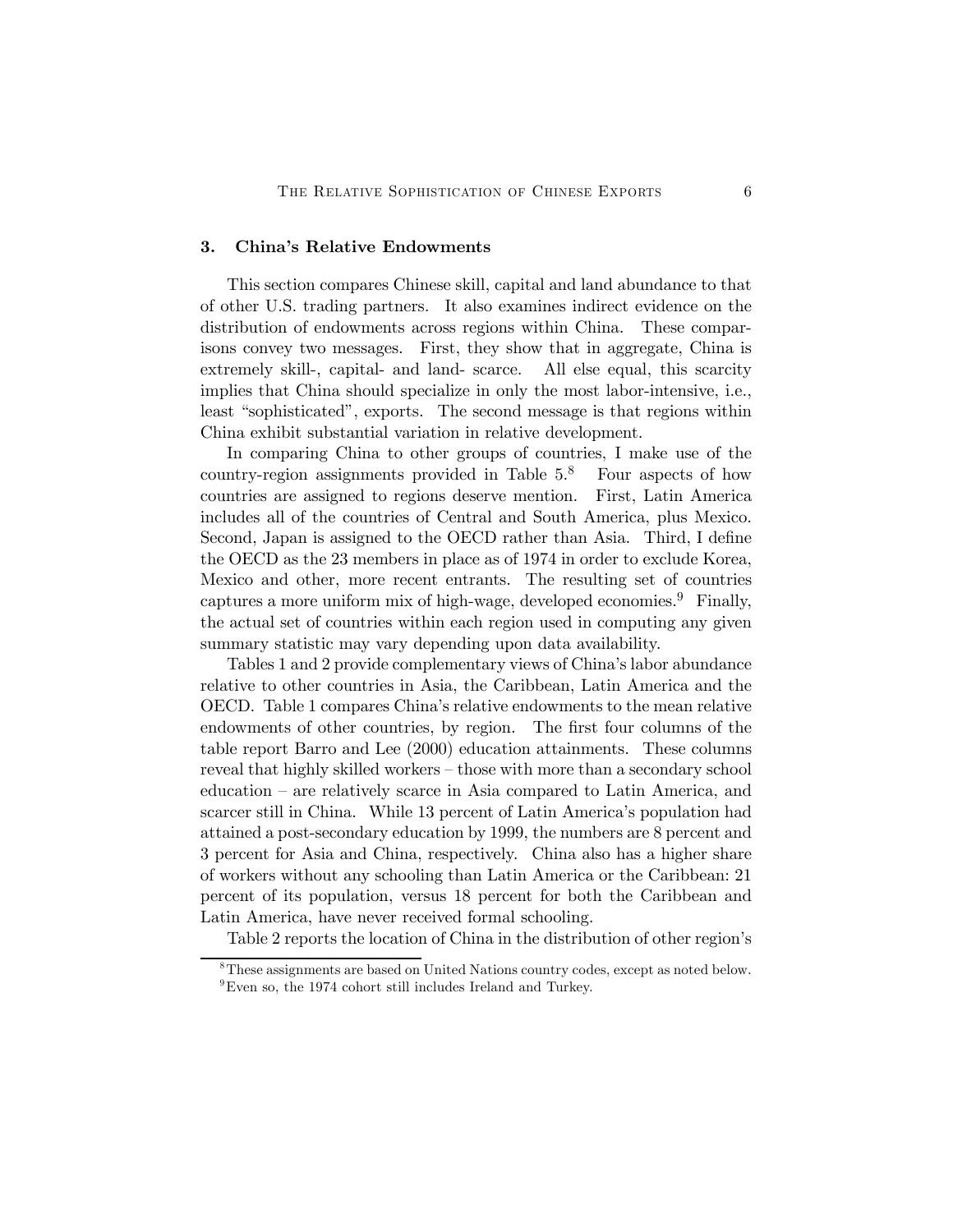relative endowments. A value of 50 in this table, for example, indicates that China's relative endowments are equal to the median of the noted region. China's skill scarcity ranks the country below the median of the Asian, Latin American and Caribbean distributions. As indicated in Table 2, China's post-secondary education attainment places it in the 32nd percentile in Asia (behind Pakistan and India), in the 5th percentile of Latin America (just behind Guyana) and in the 33rd percentile of the Caribbean (between Haiti and Jamaica). It has relatively more unschooled citizens than 58 percent of Asian countries, 68 percent of Latin American countries and 67 percent of Caribbean countries.

In addition to being relatively skill scarce, China is relatively capital and land scarce. As of 2000, it has 0.10 hectares of arable land per person versus 0.25 hectares per person in Latin America, placing it in the 19th percentile of the Latin American distribution (between El Salvador and Venezuela). It's median (Nehru and Dhareshwar 1993) capital per capita in 1990 (the latest year available) of \$2,274 is also relatively low, placing it at the 21st percentile of the Latin American distribution (between Ecuador and Honduras).<sup>10</sup>

Comparable data on the distribution of factors within China is unavailable. In its place, Table 3 compares Chinese provinces, Autonomous Regions and Municipalities along two dimensions in 1999 using data on (non-PPP-adjusted) per capita GDP (PCGDP) and illiteracy from the Chinese government quoted in OECD (2001). Regions in the table are sorted according to PCGDP, which ranges from \$3,275 (CNY 30,805) in Shanghai to \$299 (CNY 2475) in the inland province of Guizhou. To put this variation in perspective, note that comparable World Bank PCGDP figures for Korea, Mexico and Brazil are \$10,855, \$5,934 and \$3,538, respectively, and that China's aggregate PCGDP is \$856. The final column of Table 3 reports Chinese regional illiteracy rates.<sup>11</sup> These range from a high of 66 percent in Tibet to a low of 4 in Chonqing Municipality. By comparison, World Bank illiteracy rates in the over-15-year-old population in Mexico, Brazil and China as a whole are 9, 14 and 14 percent, respectively.

 $10$  I compare regions' capital per capita in Tables 1 and 2 using the median rather than the mean because of significant outliers (for Mexico and Uruguay among others) in the Nehru and Dhareshwar (1993) dataset. More recent cross-national comparisons of capital abundance that include China as an observation are unavailable.

 $11$ Intra-national PCGDP and illiteracy in China have a correlation of  $-0.33$ .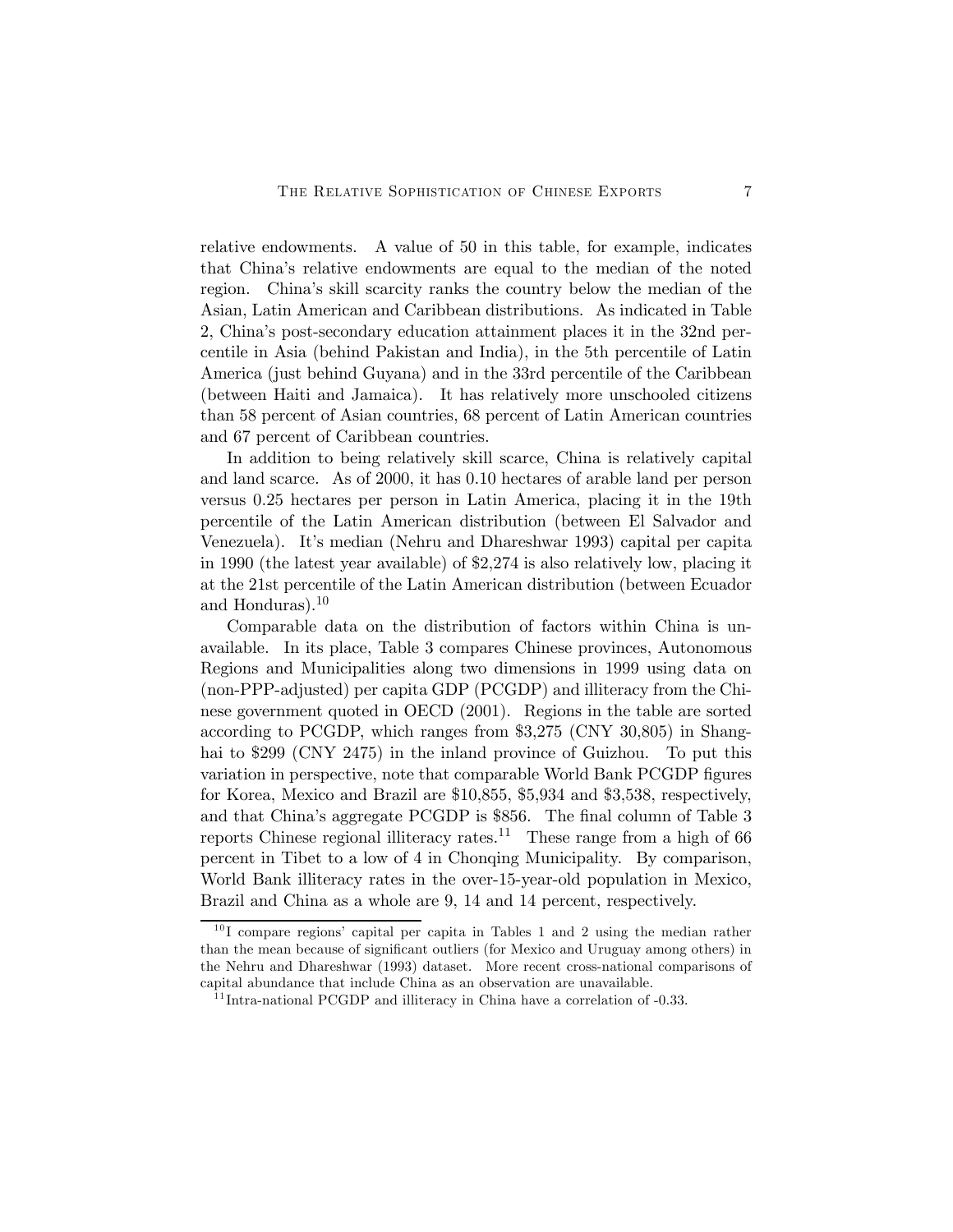Though these comparisons are by no means rigorous, they do suggest that some regions of China may be able to produce products with skill and capital intensity approaching that of countries with much greater skill and capital abundance than exhibited by China in aggregate. These trends provide some intuition for China's relatively high export overlap with the OECD.

#### 4. The Relative Sophistication of Chinese Exports

This section examines product-level trade data to assess the relative sophistication of China's manufacturing exports. This analysis exploits product-level U.S. import data available from the U.S. Census Bureau and compiled by Feenstra et al. (2002). These data record the customs value of all U.S. imports by exporting country from 1972 to 2001 according to thousands of finely detailed categories, which I refer to as 'products' or 'goods'.12 I refer to imports at higher levels of aggregation, such as the one-digit Standard International Trade Classification, Revision 3 (SITC1) system, as 'industries'. I refer to imports within product categories as country 'varieties'.

Table 4 lists the ten mutually exclusive SITC1 industries and reports the number of product categories in each industry in both 1972 and 2001. Industries 0 through 4 comprise resource products, while industries 5 through 8 encompass manufacturing goods, which are the focus of this study. Two of the manufacturing industries, Manufactured Materials (SITC1=6) and Miscellaneous Manufactures  $(SITC1=8)$  – which include textiles and apparel, respectively — account for the largest share of products in both periods. Machinery (SITC1=7), on the other hand, experiences the largest increase in the number of product categories over the sample period. Because of their idiosyncrasy, I exclude products from industry 9 (Not Elsewhere Classified) from the analysis.

My comparison of Chinese and other countries' trade patterns proceeds under the assumption that U.S. trading partners' exports to the U.S. accurately reflects their domestic production as well as their exports to other

 $12$  Imports are classified according to seven-digit Tariff Schedule of the United States (TSUSA) codes from 1972 through 1988 and according to the ten-digit Harmonized System (HS10) codes from 1989 through 1994.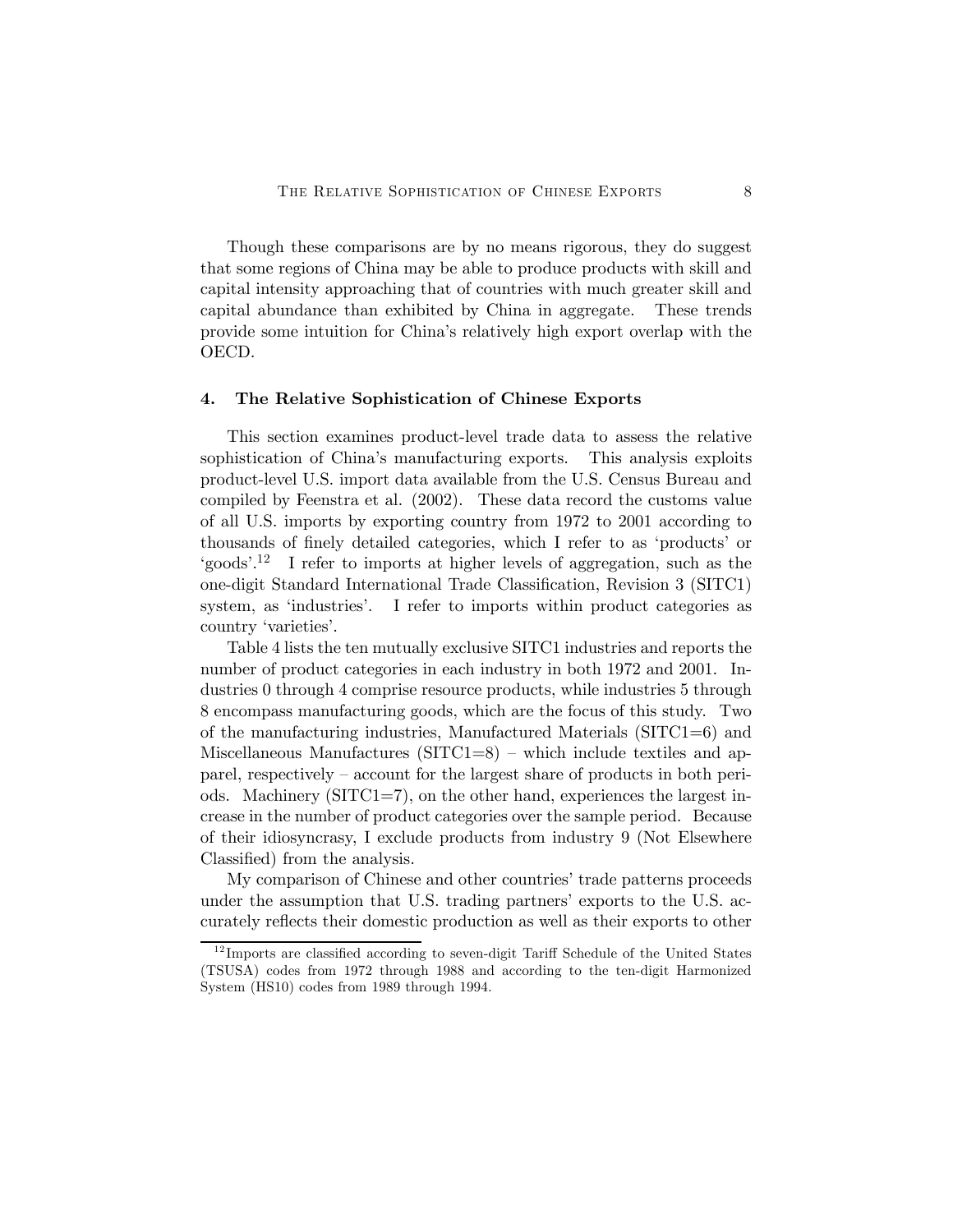markets. This assumption is partially justified by the relative openness of the U.S. economy and its attractiveness as an export destination. Nevertheless, the existence of tariff and non-tariff barriers (e.g., the Multifiber Arrangement), as well as more general trade costs such as transportation, can be influential in determining which of a country's goods are exported, and to which trading partner they are sent (see, for example, Deardorff 2004). Unfortunately, comparable product-level trade data for other destination countries, such as European Union, is unavailable.

#### 4.1. China's Export Bundle

This section assesses the relative sophistication of China's manufacturing export bundle in terms of its similarity to that of the aggregate OECD and other developing countries. Three findings stand out. First, China's export similarity with the OECD increases substantially over the sample period, far more than any other U.S. trading partner. Second, China's export similarity vis a vis the OECD generally exceeds that of countries with similar relative endowments. Third, China's "excess" similarity with the OECD increases over time. Before computing U.S. trading partners' export similarity, I briefly summarize countries' U.S. market share and product penetration. China's growth in these two components of export similarity between 1972 and 2001 has been exceptional.

Table 6 reports the U.S. manufacturing import value market share of Asia, Latin America, the OECD and China, by industry, for the first and last years of the sample.<sup>13</sup> The market share of region  $r$  in year  $t$  and industry i is

$$
MS_{tri} = \frac{\sum_{c \in r} \text{Imports}_{tci}}{\sum_{c} \text{Imports}_{tci}},\tag{1}
$$

where c indexes countries and  $c \in r$  captures the set of countries in region r. Note that results for Asia exclude China and that market shares across the columns of Table 6 do not sum to 100 percent because all U.S. trading partners are not represented.

The market share trends in Table 6 convey several messages. First, they show that exports from developed economies, proxied here by the

 $13$ As noted above, Table 5 provides a mapping of countries to regions.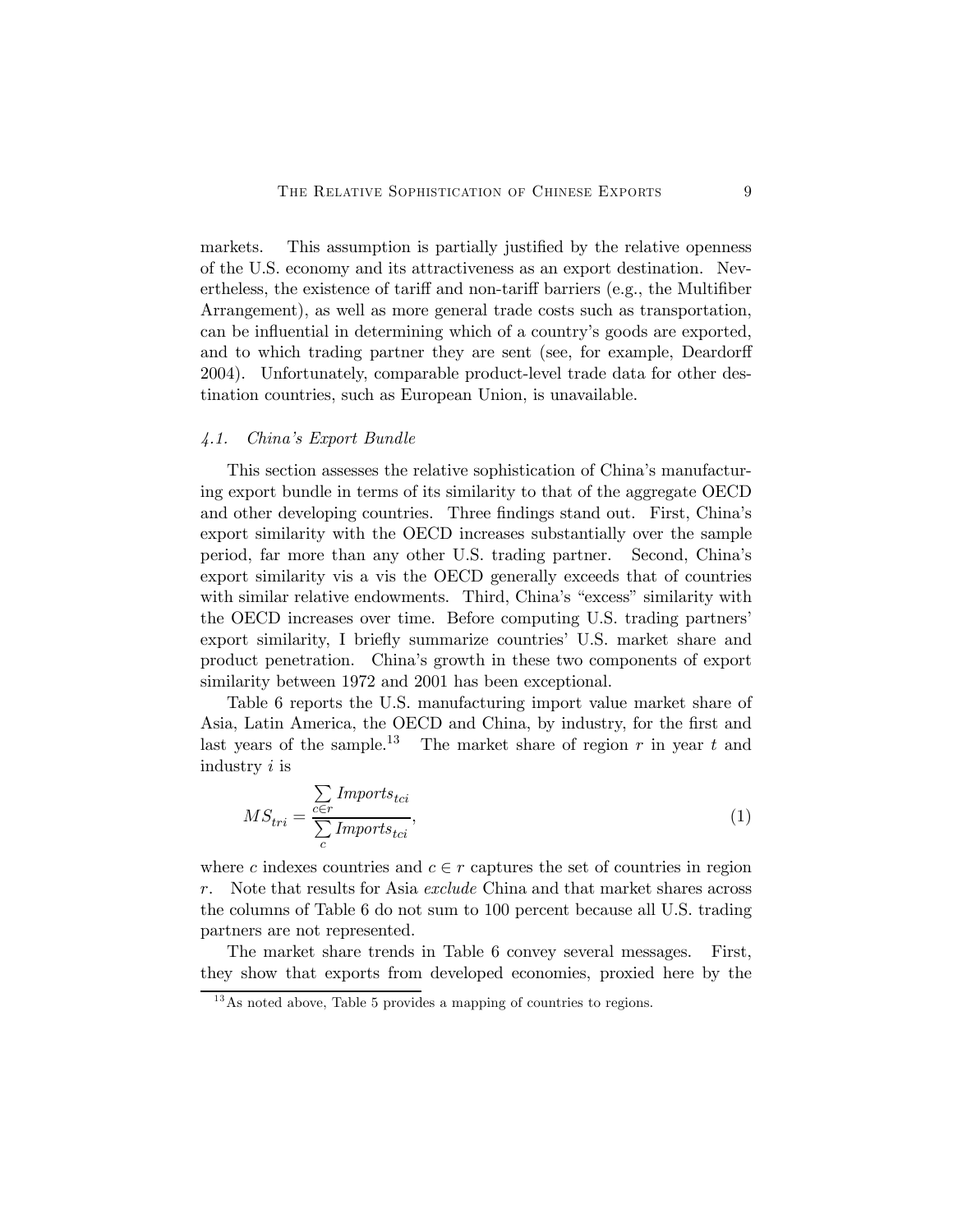OECD, dominate the U.S. market, though less so over time. While the OECD accounted for 83 percent of manufacturing imports in 1972, this share falls to 52 percent by 2001. Second, they reveal that China is the main contributor to Asia's overall growth. China's share of manufacturing imports increases steadily from just above 0 percent in 1972 to 11 percent in 2001, driven by a very large gain in Miscellaneous Manufacturing. Over the same interval, the remaining countries in Asia saw their market share increase from 11 percent to 18 percent.

China's 11 percentage point jump in market share dominates all other U.S. trading partners except for Mexico. Table 7 reports the countries with the top ten absolute (left panel) and percent growth (right panel) changes in manufacturing market share between  $1972$  and  $2001<sup>14</sup>$  China tops both lists, with only Mexico coming close in terms of absolute gains. Two other countries — Ireland and Indonesia — experience absolute and percent growth changes large enough to be included in both panels. For most countries, gains in market share are due to growth in Machinery or Miscellaneous Manufactures exports. Ireland's growth, driven by Chemicals (which includes pharmaceuticals), is an exception.

Manufacturing product penetration by region and industry is summarized in Table 8. Each cell in the Table 8 reports the percent of products in an industry exported by China or the group of countries in the noted region. Regional penetration is 100 percent if at least one country in the region exports each good to the United States and zero if no country exports any of the industry's products to the United States.15 As above, results for Asia exclude China.

Table 8 reports several interesting trends. First, it reveals that product penetration by the OECD is virtually 100 percent throughout the sample period. Second, it shows that product penetration by Asian and Latin American countries, though substantially lower than the OECD in 1972, has increased markedly over time.<sup>16</sup> Finally, Table 8 reveals that China,

 $14$ Countries with a market share of zero in 1972 are ineligible for ranking on percent change panel of the figure.

 $15$ The total number of products in each industry in 1972 and 2001 is reported in the final two columns of Table 4.

 $16$ <sup>16</sup>These two trends are puzzling from the standpoint of the factor proportions framework because they imply *declining* across-product specialization among OECD and non-OECD countries over time. Schott (2004) provides a partial resolution to this puzzle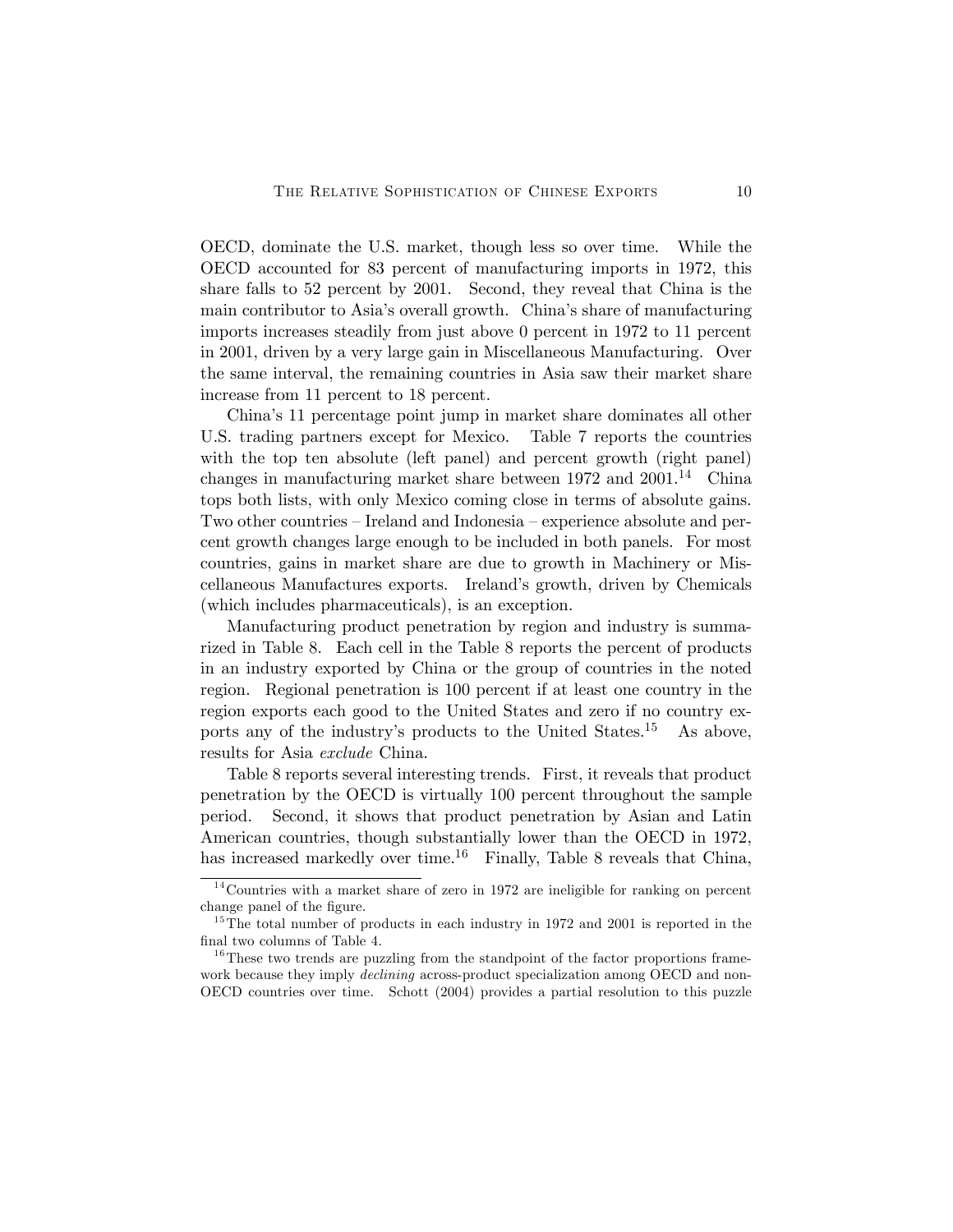in particular, has experienced a very large increase in product penetration, from 9 percent in 1972 to 70 percent in 2001. Table 9, which ranks countries with the biggest absolute gains in penetration between 1972 and 2001, shows that China's 61 percentage point increase is the largest of any trading partner by a factor of two.

I measure countries' or regions' export bundle overlap via Finger and Kreinin's  $(1979)$  export similarity index  $(ESI)$ , which incorporates information about both market share and product penetration. For any two U.S. trading partners  $c$  and  $d$  in year  $t$ , Finger and Kreinin define their export similarity to be

$$
ESI_{tcd} = \sum_{p} \min\left(s_{tpc}, s_{tpd}\right),\tag{2}
$$

where  $s_{tyc}$  is the share of country c's exports in manufacturing product  $p$  in year  $t$ . This bilateral measure is computed using all manufacturing products and is bounded by zero and unity:  $ESI_{tcd} = 0$  if countries c and d have no products in common in year t and  $ESI_{tcd} = 1$  if their exports are distributed identically across products. To compare two regions (or to compare a region with a country), I sum exports over countries in the region and then use region-level rather than country-level export shares in equation 2.

Figure 2 displays a box-and-whisker plot of non-OECD U.S. trading partners' ESI with the OECD at ten-year intervals from 1972 to 2001. Each year's box spans the inter-quartile range of the data, while lines within the boxes record the median observation in each year. The key message of the figure, consistent with the information presented in the last section, is that non-OECD countries' overlap with the OECD is generally increasing with time.

Table 10 reports China's export similarity with Asia (which excludes China), Latin America and the OECD at ten-year intervals from 1972 to 2001. China's overlap is greatest vis a vis aggregate Asia and lowest with the aggregate OECD. In percentage terms, overlap has grown most with the OECD, from 0.09 in 1972 to 0.75 in 2001.

by demonstrating that specialization occurs within rather than across products. Further evidence of such specialization, identified via prices across country varieties within product categories, is presented below.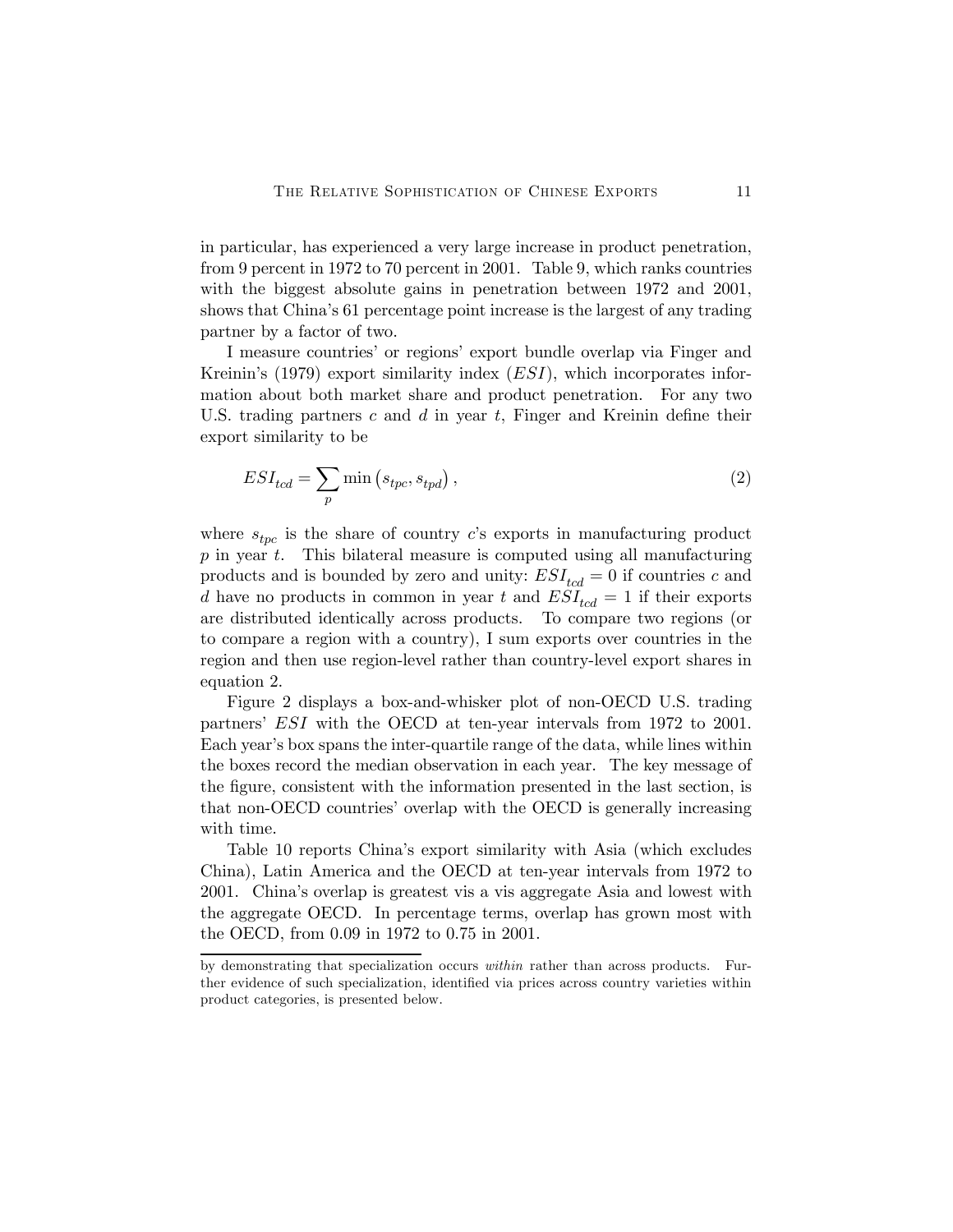China's growing export overlap with the OECD is faster than that of any other individual U.S. trading partner. Table 11 reports countries with the top ten OECD manufacturing ESI at ten-year intervals over the sample period. China's rank jumps from 21 in 1972 (not shown) to 3 in 2001, just behind Mexico (the perennial leader) and Korea and ahead of Taiwan.

Regression analysis reveals that China's manufacturing export similarity with the OECD is substantially higher than that of countries with similar relative endowments, and that this premium is increasing with time. Table 13 reports coefficients from an OLS regression of trading partners' ESI with the OECD on country relative endowments and a China dummy variable,

$$
ESI_{tc} = \alpha_t + \beta X_{tc} + \gamma CHINA_{tc} + \varepsilon_{tpc},\tag{3}
$$

where  $X_{tc}$  is a country characteristic,  $CHINA_{tc}$  is a dummy variable equaling unity if the product is from China, and  $\alpha_t$  is a year fixed effect. Robust standard errors adjusted for clustering at the country level are reported below coefficients, virtually all of which are statistically significant at the 1 percent level. Two country characteristics are examined. The first, World Bank PPP-adjusted per capita GDP, is a proxy for capital abundance. I use PCGDP rather than an explicit measure of capital abundance because the latter are unavailable for a large set of countries or for the full 1972 to 2001 sample period.<sup>17</sup> The second country characteristic is a measure of skill abundance based on Barro and Lee (2000) educational attainment data.18 Here, I measure skill abundance as the percent of the population attaining either a secondary education or higher.

The results in Table 13 indicate that export similarity with the OECD is positively and significantly related to countries' per capita GDP and skill abundance, an outcome that is consistent with the factor proportions framework. The dummy variables for China indicate that China's ESI

 $17$ Results using an explicit measure of capital per worker (e.g., from the Penn World Tables), based on a shorter time period and smaller set of countries, provides similar results.

 $^{18}$ Barro and Lee (2000) data are available at five-year intervals rather than annually. This feature of the data accounts for the large difference in the number of observations across the columns of Table 14. To increase the sample size, I use the 1970 value for 1972, so that there are two observations per decade.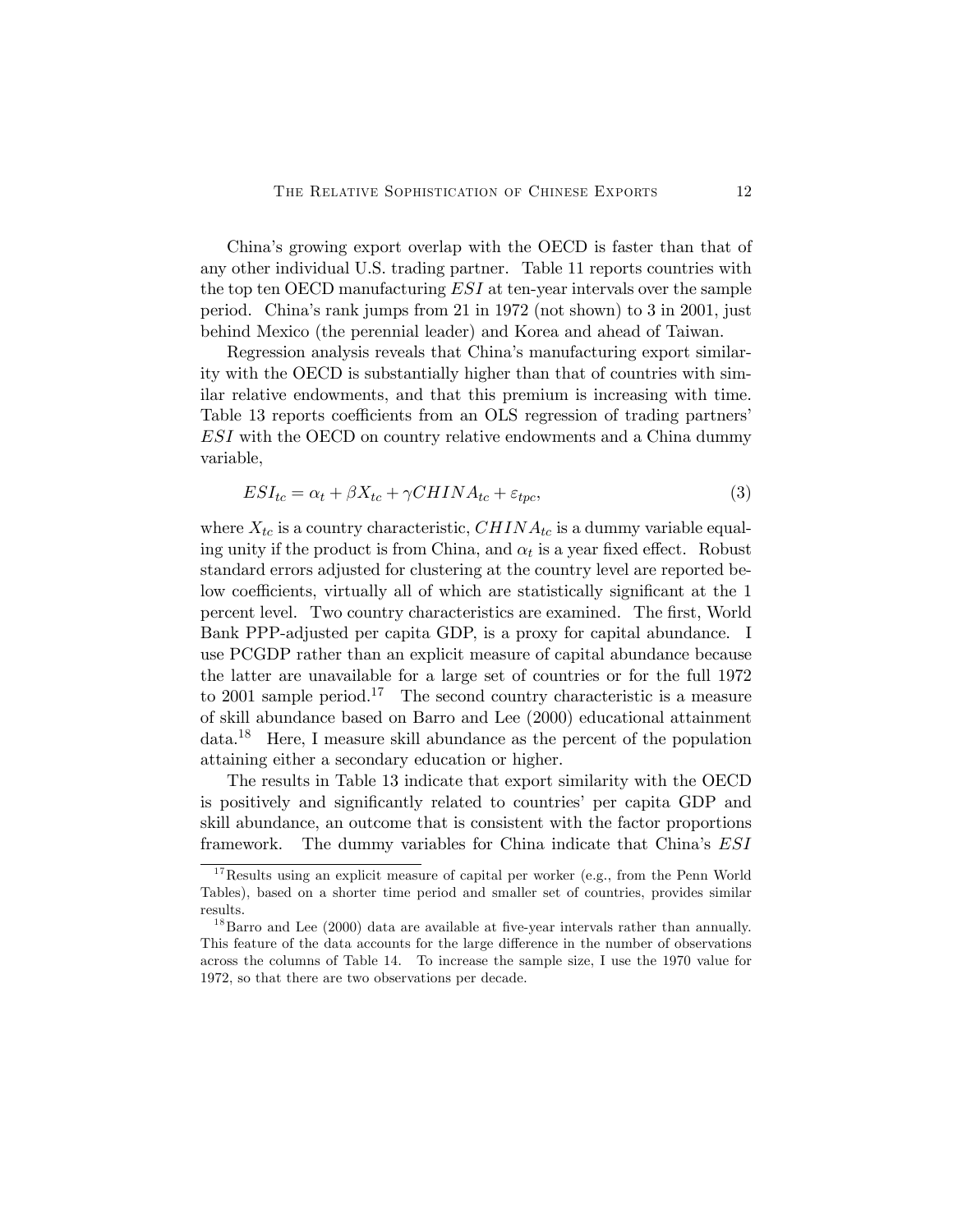with the OECD is on average 0.39 and 0.27 higher than for countries with similar PCGDP and skill abundance, respectively.

Table13 also contains results based on regressions which include an interaction of the CHINA dummy with three decade dummies, i.e., one for the 1970s (1972-1979), one for the 1980s (1980-1989) and one for the 1990s  $(1990-2001).$ <sup>19</sup> The sign and significance pattern of these coefficients indicates that China's "excess" similarity has increased over time. Coefficients on the dummy variables in the PCGDP regression, for example, indicate a premium of 0.15, 0.36 and 0.57 for the 1970s, 1980s and 1990s, respectively.

## 4.2. Chinese Export Prices

This section exploits export prices to measure the relative sophistication of Chinese export varieties within products. The data indicate that Chinese varieties commanded a premium relative to countries with similar per capita GDP and skill abundance in the 1970s and 1980s, but that this trend reverses in the 1990s. They also reveal that the price premium of OECD varieties relative to Chinese varieties is widening with time in some industries.

An extremely useful feature of the Feenstra et al. (2002) data is the inclusion of both quantity and value information for a large number of goods and countries, rendering possible the calculation of unit values. I compute the unit value of product  $p$  from country  $c, u_{pc}$ , by dividing import value  $(V_{pc})$  by import quantity  $(Q_{pc})$ ,  $u_{pc} = V_{pc}/Q_{pc}^{20}$ . Examples of the units employed to classify products include dozens of shirts in apparel, square meters of carpet in textiles and pounds of folic acid in chemicals. Because units vary by products within industries, industry-level unit values cannot be computed.<sup>21</sup>

 $19$ As noted in the previous footnote, the by-decade results for skill abundance are based on two observations per decade.

 $20$  For some years and products, there are multiple country observations of value and quantity. In those cases, I define the unit value to be a value-weighted average of the observations. Availability of unit values ranges from 77 percent of product-country observations in 1972 to 84 percent of observations in 2001.

 $2<sup>1</sup>$ It is important to note that the unit values in this dataset are not perfect. A study by the U.S. General Accounting Office (1995) identified underlying product heterogeneity and classification error as two major sources of unit value error in an in-depth analysis of eight products. Identifying the results of variety heterogeneity within product categories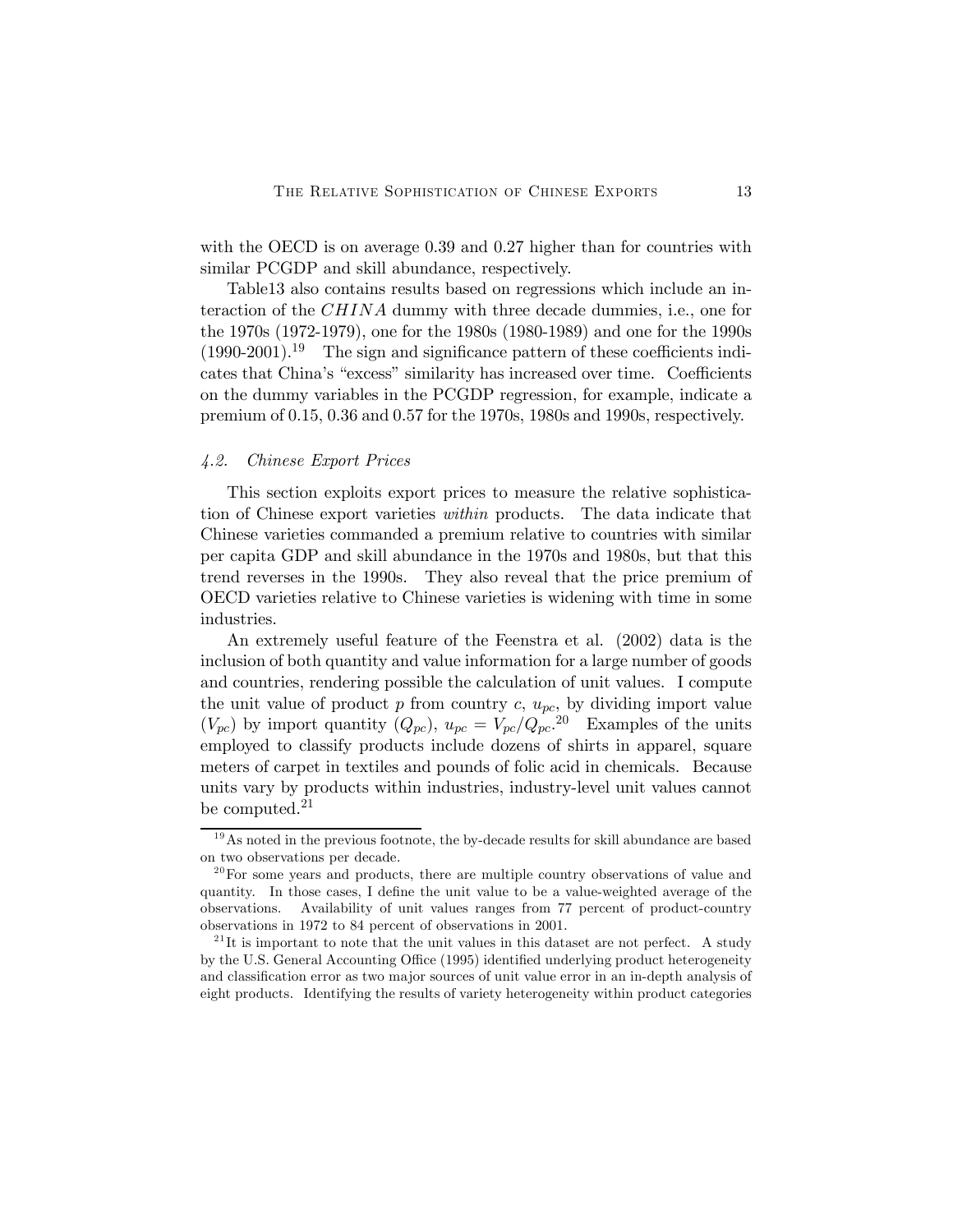To identify the relative price of Chinese exports relative to similarly developed countries, I use the same methodology presented in the previous section to regress country-product unit values on country relative endowments and a China dummy variable,

$$
log(u_{tpc}) = \alpha_{tp} + \beta X_{tc} + \gamma CHINA_{tc} + \varepsilon_{tpc}, \qquad (4)
$$

where  $u_{tpc}$  is the unit value of product p from country c in year t,  $X_{tc}$  is a country characteristic,  $CHINA_{tc}$  is a dummy variable equaling unity if the product is from China, and  $\alpha_{tp}$  is a year-product fixed effect. To insure an appropriate range of countries in each product market, regressions are run on all manufacturing products originating in at least two countries with real PCGDP below 10% and above 90% of the U.S. level in each year, respectively. As above, I use per capita GDP and skill abundance as measures of trading partners' relative endowments.

Regression coefficients and robust standard errors, displayed in Table 14, demonstrate a positive and statistically significant relationship between countries' export prices and their per capita GDP or skill abundance. These coefficients are similar to those reported in Schott (2004) and suggest that capital- and skill-abundant countries use their endowment advantage to produce goods that are vertically superior to goods emanating from labor abundant countries.

Coefficients on the CHINA dummy variable in the first and third columns of the table show that Chinese products on average sell for a discount relative to their PCGDP and skill abundance. Here, as above, results using by-decade China dummy variables in columns two and four reveal that the relative price of Chinese varieties is declining with time: the Chinadecade dummy flips from positive to negative over time in the PCGDP regression, while it becomes increasingly negative in the skill abundance regression.22 The estimated 1990s discounts are 31.1 and 89.3 percent controlling for PCGDP and skill abundance, respectively. These contrast with premia of 30.4 and -42.7 percent in the 1970s, respectively.

Similar trends appear across manufacturing industries. Table 15 reports the results of estimating equation 4 by one-digit SITC industry. Re-

is a focus of this section.

<sup>&</sup>lt;sup>22</sup> As above, the by-decade results for skill abundance are based on the two years per decade for which skill abundance data are available.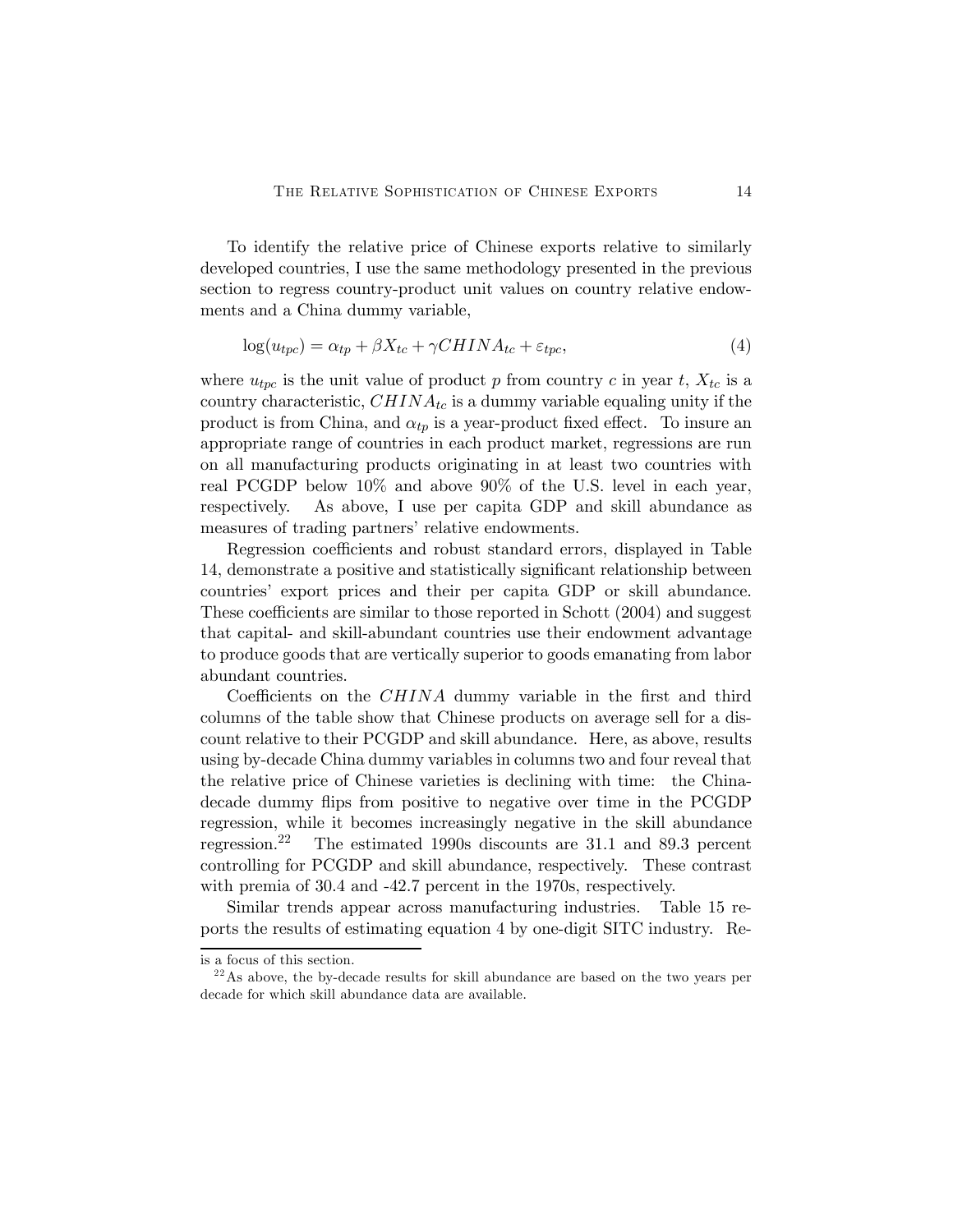sults indicate that the trend reversal is strongest in Machinery and weaker in Chemicals and Manufactured Materials.

A comparison of Chinese prices to those of the member countries of the OECD is also instructive. I perform such a comparison via unit value ratios,

$$
UVR_{tpc} = \frac{u_{tpc}}{u_{tpCHINA}},\tag{5}
$$

where in the tables below  $UVR_{tpc}$  is expressed in base two logs to preserve symmetry around zero. Table 16 reports the mean OECD country - China unit value ratio by manufacturing industry between 1991 and 2001. Two features of the data are noteworthy. First, the table illustrates that OECD exports sell for substantially more than Chinese exports in all industries across the entire period. These price premia are greatest in Machinery and lowest in Chemicals, which likely contain the highest and lowest shares of vertical differentiation within products, respectively. OECD machinery varieties, for example, command prices that are an average of 9.7 (i.e.,  $2^{3.28}$ ) times higher than Chinese machinery varieties. T-tests of these unit value ratios (not reported) indicate that all of the ratios are statistically significantly different from zero at the 10 percent level.

#### 5. Conclusion

China's export bundle increasingly overlaps with that of more developed countries, rendering it more "sophisticated" than countries with similar relative endowments. On the other hand, its exports sell at a substantial discount relative to its level of GDP and the exports emanating from the OCED. Further research into the extent to which these trends are influenced by quality upgrading within China and the developing countries is warranted.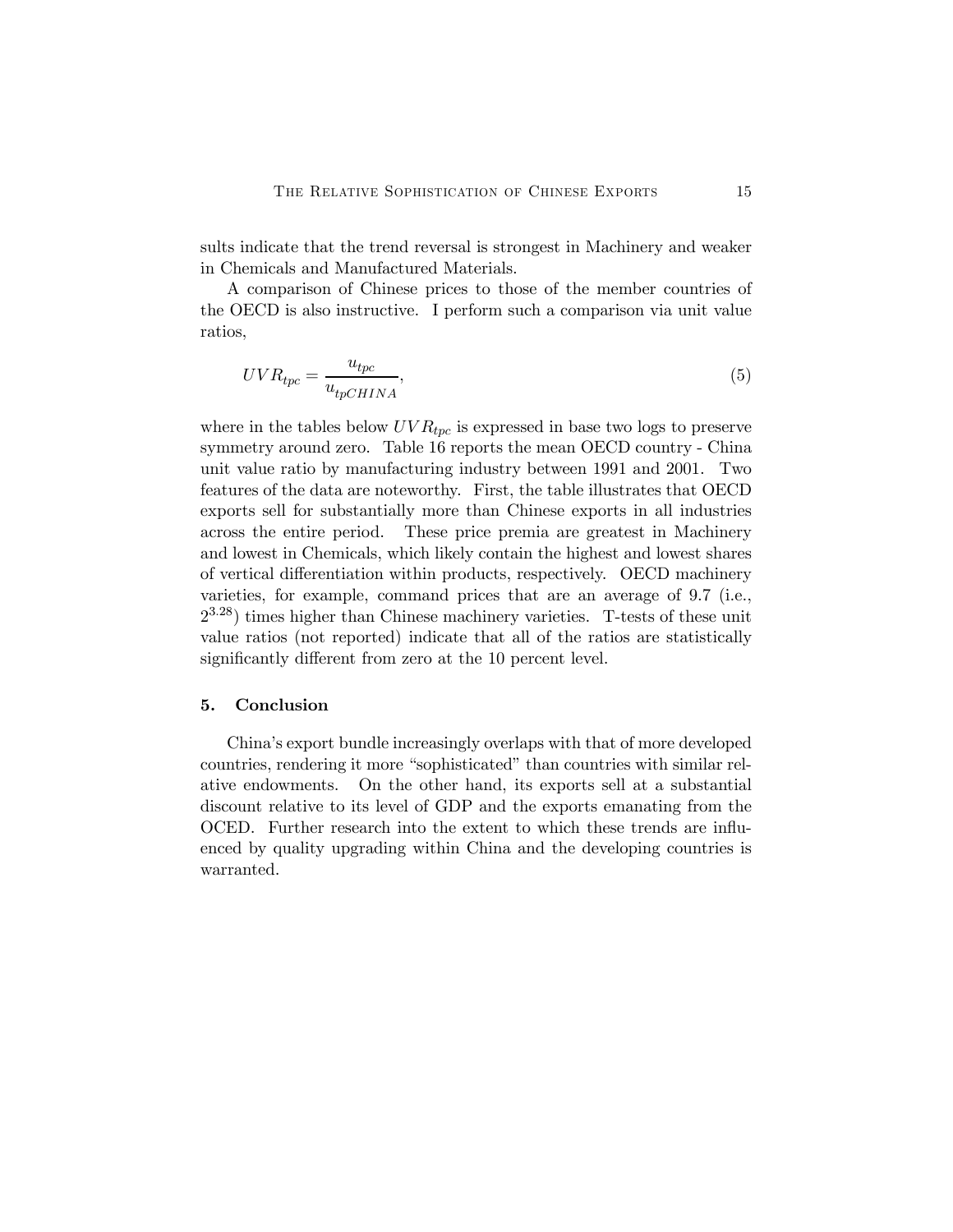## 6. References

#### References

- Barro, Robert J. and Jong-Wha Lee. 2000. "International Data on Educational Attainment: Updates and Implications." Center for International Development Working Paper 42.
- Courant, Paul N. and Deardorff, Alan V. 1992. "International Trade with Lumpy Countries." Journal of Political Economy, 100(1):198-210.
- Deardorff, Alan V. 2004. Local Comparative Advantage: Trade Costs and the Pattern of Trade. University of Michigan mimeo.
- Dixit, Avinash and Victor Norman. 1980. Theory of International Trade (New York, NY: Cambridge University Press).
- Feenstra, Robert C. and Andrew K. Rose. 2002. Putting Things in Order: Trade Dynamics and Product Cycles. Review of Economics and Statistics LXXXII:369-382.
- Feenstra, Robert, John Romalis and Peter K. Schott. 2002. "U.S. Imports, Exports and Tariff Data, 1989 to 2001." NBER Working Paper 9387.
- Finger, J.M. and M.E. Kreinin. 1979. "A Measure of 'Export Similarity' and Its Possible Uses." Economic Journal 89:905-12.
- Hallak, Juan-Carlos and Peter K. Schott. 2005. Estimating Cross-Country Differences in Product Quality. Mimeo, Yale University.
- Hummels, David and Peter Klenow, 2005. The Variety and Quality of a Nation's Exports. American Economic Review (95):704-723.
- Leamer, Edward E. 1984. Sources of International Comparative Advantage. Cambridge: MIT Press.
- Leamer, Edward E. 1987. "Paths of Development in the Three-Factor, n-Good General Equilibrium Model." Journal of Political Economy, 95:961-99.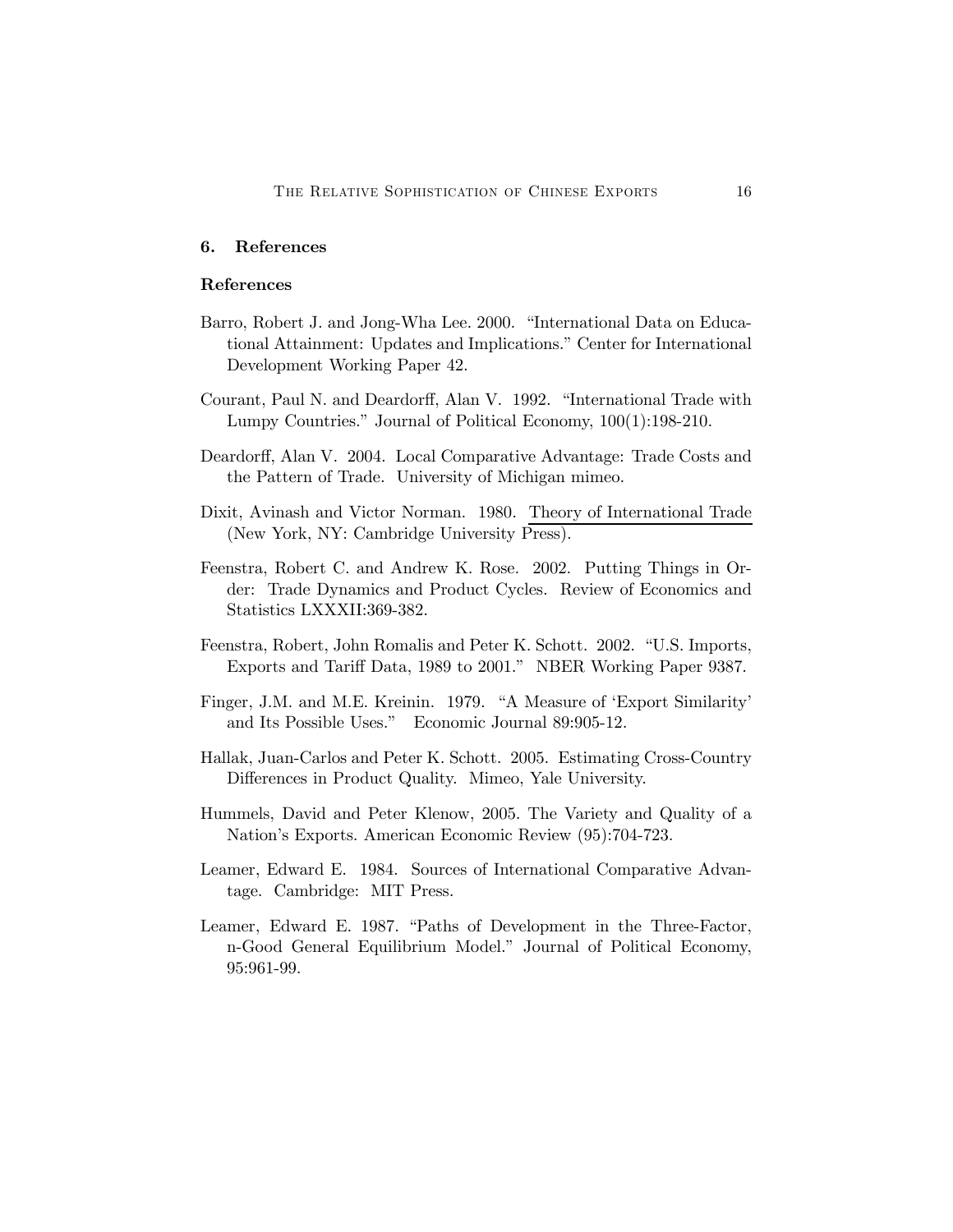- Leamer, Edward E., Hugo Maul, Sergio Rodriguez and Peter K. Schott. 1999. "Why Does Natural Resource Abundance Increase Latin American Income Inequality?" Journal of Development Economics, 59(1):3-42.
- Nehru, Vikram, and Ashok Dhareshwar. 1993. "A New Database on Physical Capital Stock: Sources, Methodology and Results." Rivista de Analisis Economico 8(1):37-59
- OECD. 2001. "Regional Disparities and Trade and Investment Liberalisation in China." http://www.oecd.org/dataoecd/58/12/2369981.pdf
- Schott, Peter K. 2003. "One Size Fits All? Heckscher-Ohlin Specialization in Global Production." American Economic Review 93(2):686-708.
- Schott, Peter K. 2004. "Across-Product versus Within-Product Specialization in International Trade." Quarterly Journal of Economics 119(2):647-678.
- U.S. General Accounting Office. 1995. "U.S. Imports: Unit Values Vary Widely for Identically Classified Commodities." Report GAO/GGD-95-90.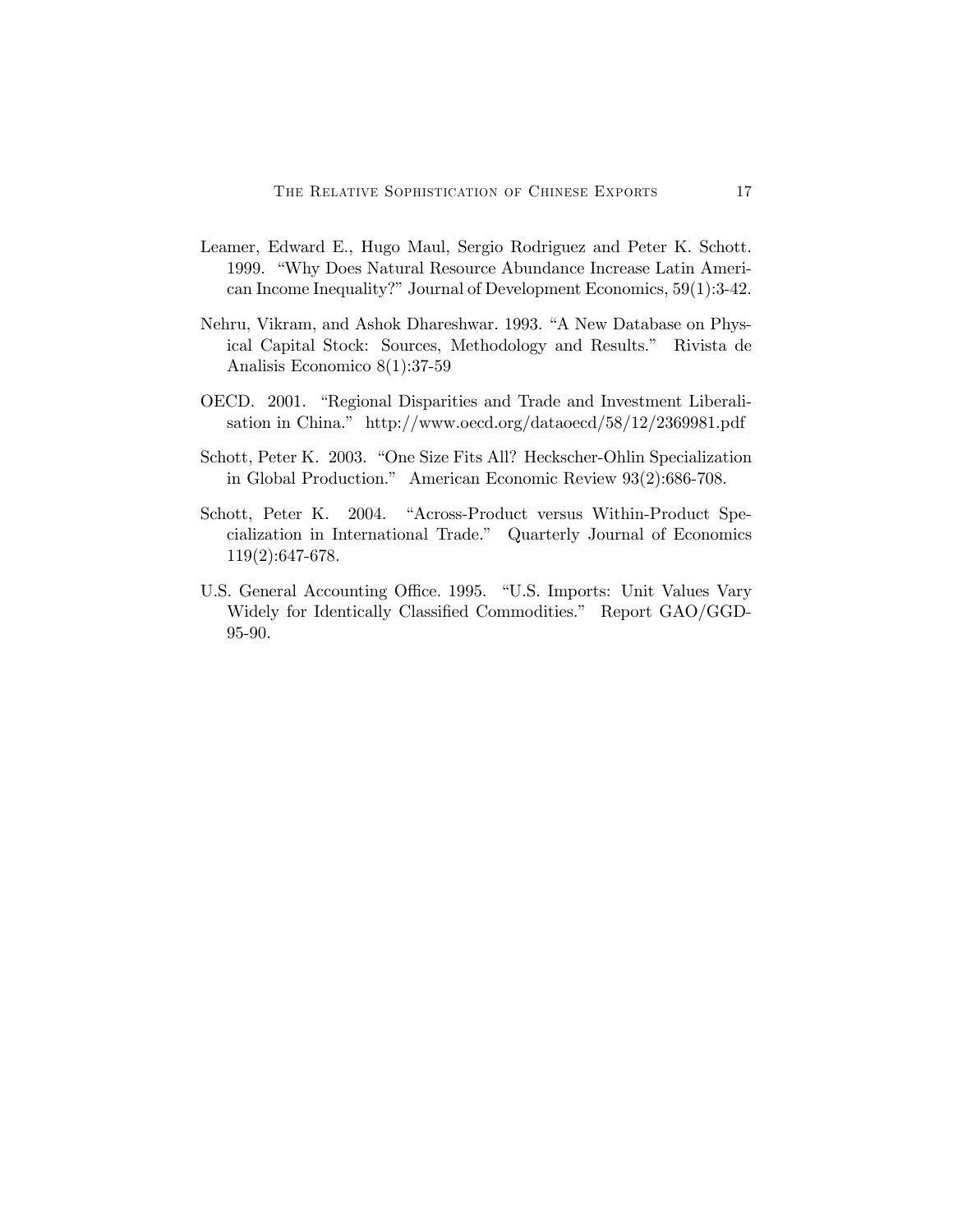|               |           |            |           | Post- |                                                |             |
|---------------|-----------|------------|-----------|-------|------------------------------------------------|-------------|
|               | No        | Primary    | Secondary |       | Secondary   Arable Land                        |             |
|               | Schooling | Attainment |           |       | Attainment Attainment   Per Person Capital Per |             |
| Region        | (%)       | (%)        | (%)       | (9/0) | (Hectares)                                     | Capita (\$) |
| Asia          | 32        | 32         | 27        | 8     | 0.14                                           | 3,339       |
| Carribean     | 18        | 44         | 31        |       | 0.08                                           | 6,212       |
| Latin America | 18        | 49         | 20        | 13    | 0.25                                           | 5,590       |
| <b>OECD</b>   | 5         | 34         | 40        | 21    | 0.38                                           | 67,688      |
| China         | 21        | 42         | 36        | 3     | 0.10                                           | 2.274       |

Notes: Cells report mean (columns 2 through 5) or median (column 6) values across all countries by region for which data is available. Education measures are for 1999 and are from Barro and Lee (2000). Land abundance data are for 2000 and are from the World Bank's World Development Indicators database. Capital per population data is for 1990 and are from Nehru and Dhareshwar (1993). Per capita capital values are adjusted for purchasing power parity using World Bank PPP conversion factors; they are expressed in 1987 dollars.

Table 1: Relative Endowments by Region

|               |           |            |                                    | Post- | Arable Land                        |             |
|---------------|-----------|------------|------------------------------------|-------|------------------------------------|-------------|
|               | No        | Primary    | Secondary                          |       | Secondary   Per Person Capital Per |             |
| Region        | Schooling | Attainment | Attainment Attainment   (Hectares) |       |                                    | Capita (\$) |
| Asia          | 58        | 84         | 68                                 | 32    | 52                                 | 27          |
| Carribean     | 67        | 50         | 50                                 | 33    | 75                                 | 20          |
| Latin America | 68        | 26         | 89                                 | 5     | 19                                 | 21          |
| OECD          | 95        | 64         |                                    |       | 26                                 |             |

Notes: Cells report the percentile of each region's distribution that would occupied by China if it were part of the region. See the notes to Table 1 for information on the source of each relative endowment variable.

Table 2: China's Percentile in the Distribution of Asian, Latin American and OECD Country Relative Endowments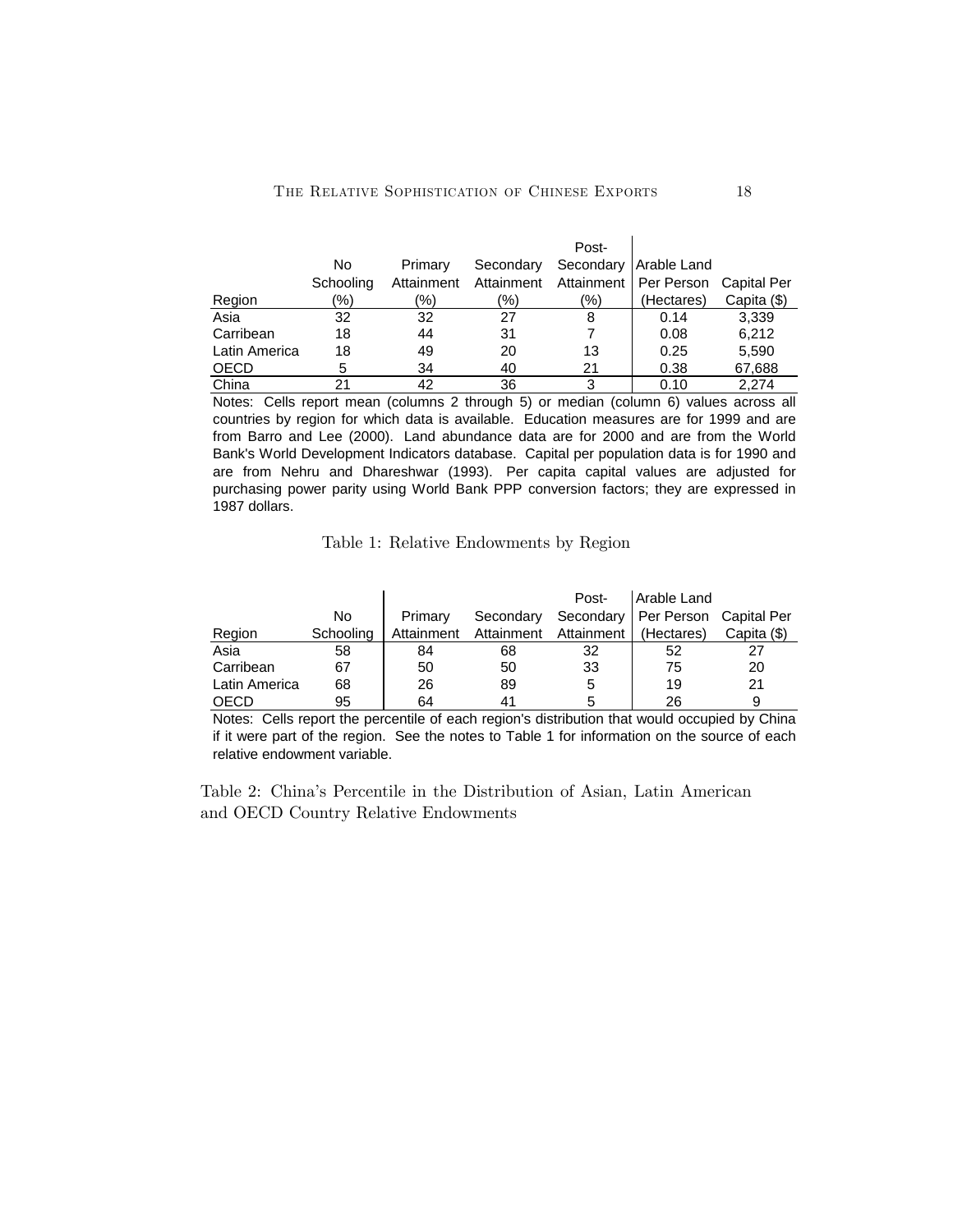|                                                                                                                                                                                                                          | <b>PCGDP</b> | <b>Illiteracy</b> |
|--------------------------------------------------------------------------------------------------------------------------------------------------------------------------------------------------------------------------|--------------|-------------------|
| Province, Region or Municipality                                                                                                                                                                                         | $($$ mill)   | (%)               |
| Shanghai Municipality                                                                                                                                                                                                    | 3,725        | 8.7               |
| <b>Beijing Municipality</b>                                                                                                                                                                                              | 2,400        | 6.5               |
| <b>Tianjin Municipality</b>                                                                                                                                                                                              | 1,932        | 8.0               |
| Zhejiang                                                                                                                                                                                                                 | 1,456        | 15.7              |
| Guangdong                                                                                                                                                                                                                | 1,418        | 9.2               |
| Fujian                                                                                                                                                                                                                   | 1,306        | 18.5              |
| Jiangsu                                                                                                                                                                                                                  | 1,290        | 16.8              |
| Liaoning                                                                                                                                                                                                                 | 1,220        | 7.2               |
| Shandong                                                                                                                                                                                                                 | 1,049        | 20.2              |
| Heilongjiang                                                                                                                                                                                                             | 926          | 9.8               |
| Hebei                                                                                                                                                                                                                    | 838          | 11.4              |
| Hubei                                                                                                                                                                                                                    | 788          | 15.0              |
| Xinjiang Uygur Autonomous Region                                                                                                                                                                                         | 782          | 9.8               |
| Hainan                                                                                                                                                                                                                   | 772          | 14.6              |
| Jilin                                                                                                                                                                                                                    | 767          | 6.8               |
| Neimongu (Mongolia) Autonomous Region                                                                                                                                                                                    | 647          | 16.4              |
| Hunan                                                                                                                                                                                                                    | 617          | 11.1              |
| Henan                                                                                                                                                                                                                    | 592          | 16.3              |
| <b>Chongqing Municipality</b>                                                                                                                                                                                            | 584          | 4.0               |
| Shanxi                                                                                                                                                                                                                   | 572          | 9.1               |
| Anhui                                                                                                                                                                                                                    | 569          | 20.3              |
| Qinghai                                                                                                                                                                                                                  | 564          | 30.5              |
| Jiangxi                                                                                                                                                                                                                  | 564          | 13.2              |
| Ningxia Hui Autonomous Region                                                                                                                                                                                            | 541          | 23.3              |
| Sichuan                                                                                                                                                                                                                  | 538          | 24.3              |
| Yunnan                                                                                                                                                                                                                   | 538          | 16.8              |
| Xizang (Tibet) Autonomous Region                                                                                                                                                                                         | 515          | 66.2              |
| Guangxi Zhuang Autonomous Region                                                                                                                                                                                         | 502          | 12.4              |
| Shaanxi                                                                                                                                                                                                                  | 496          | 18.3              |
| Gansu                                                                                                                                                                                                                    | 444          | 25.6              |
| Guizhou                                                                                                                                                                                                                  | 299          | 24.5              |
| Max / Min                                                                                                                                                                                                                | 12.4         | 16.5              |
| Notes: Source: China Statistical Yearbook (2000); quoted                                                                                                                                                                 |              |                   |
| $f_{\text{max}}$ $\bigcap_{n=1}^{\infty}$ $\bigcap_{n=1}^{\infty}$ $\bigcap_{n=1}^{\infty}$ $\bigcap_{n=1}^{\infty}$ $\bigcap_{n=1}^{\infty}$ $\bigcap_{n=1}^{\infty}$ $\bigcap_{n=1}^{\infty}$ $\bigcap_{n=1}^{\infty}$ |              |                   |

from OECD (2001). PCGDP figures are converted from CNY to USD using the official exchange rate of 8.27 \$/CNY.

Table 3: Inter-Regional Relative Endowment Disparities within China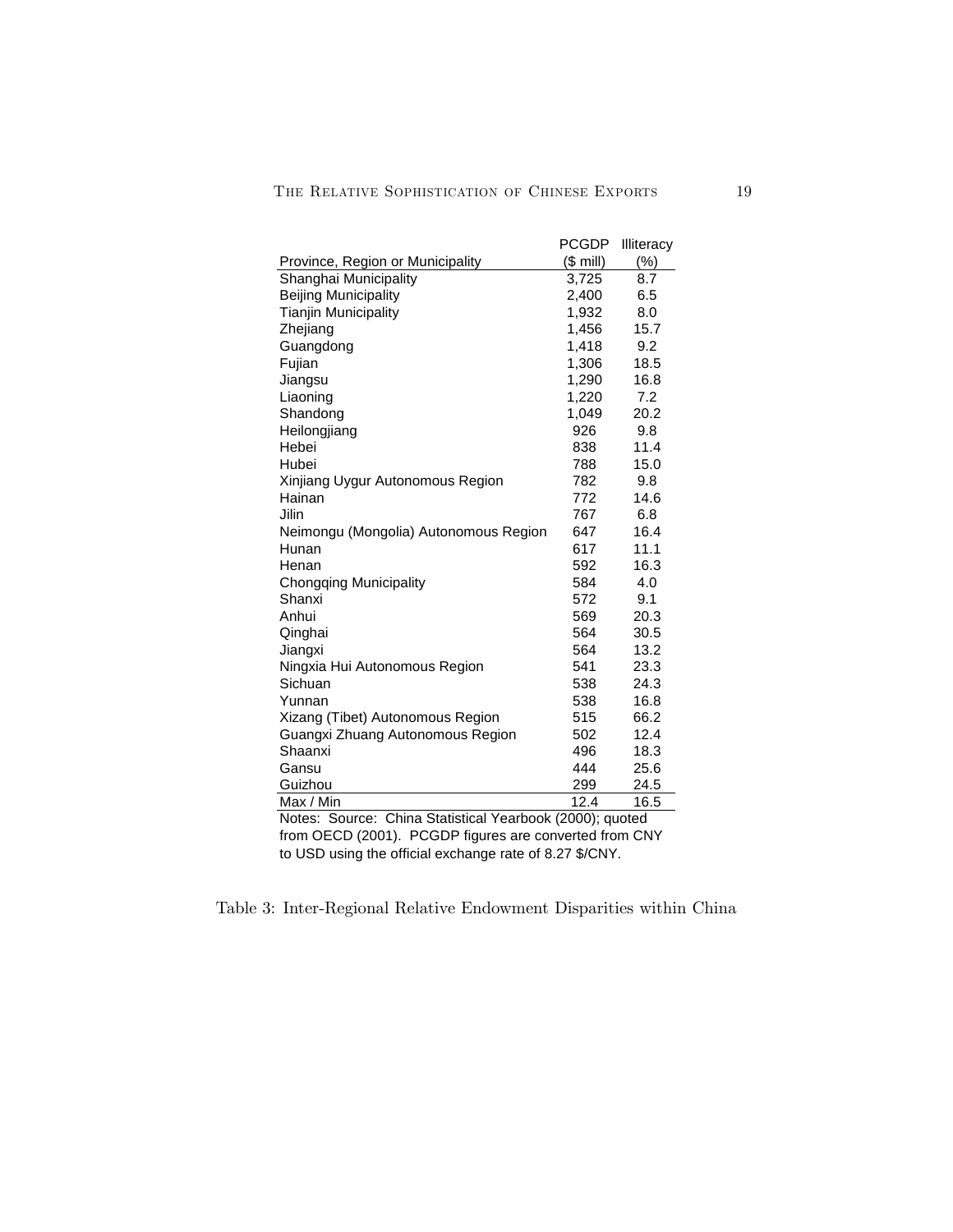## THE RELATIVE SOPHISTICATION OF CHINESE EXPORTS 20

| SITC1 Industry                     | SITC2 Examples                                                            | <b>Product Examples</b>                               | <b>Number of Products</b><br>(1972 / 2001) |
|------------------------------------|---------------------------------------------------------------------------|-------------------------------------------------------|--------------------------------------------|
| 0 Food                             | Meat, Dairy, Fruit                                                        | Live Sheep                                            | 703 / 1898                                 |
| 1 Beverage/Tobacco                 | Wine, Cigarettes                                                          | Carbonated softdrinks                                 | 75 / 167                                   |
| 2 Crude Materials                  | Rubber Cork, Wood,<br><b>Textile Fibers</b>                               | Silkworm cocoons<br>suitable for reeling              | 646 / 812                                  |
| 3 Mineral Fuels                    | Coal, Coke, Petroleum                                                     | Uleaded gasoline                                      | 49/98                                      |
| 4 Animal/Vegetable<br>Oils         | Lard, Soybean Oil                                                         | Edible tallow                                         | 58/77                                      |
| 5 Chemicals                        | Organic Chemicals, Dyes,<br>Medicines, Fertilizer,<br>Plastics            | Chloroform                                            | 757 / 2036                                 |
| 6 Manufactured<br><b>Materials</b> | Leather, Textile Yarn,<br>Paper, Steel                                    | Diaries and address<br>books of paper or<br>cardboard | 2862 / 4426                                |
| 7 Machinery                        | Generators, Computers,<br>Autos                                           | Ultrasonic scanning<br>apparatus                      | 648 / 3076                                 |
| 8 Misc Manufacturing               | Apparel, Footwear,<br>Scientific Equipment, Toys playsuit parts, not knit | Boy's shorts cotton                                   | 1869 / 3704                                |
| 9 Not Elsewhere<br>Classified      | Special Transactions,<br>Coins, Gold                                      | Sound recordings for<br>State Department use          | 50/86                                      |

Table 4: Products by SITC1 Industry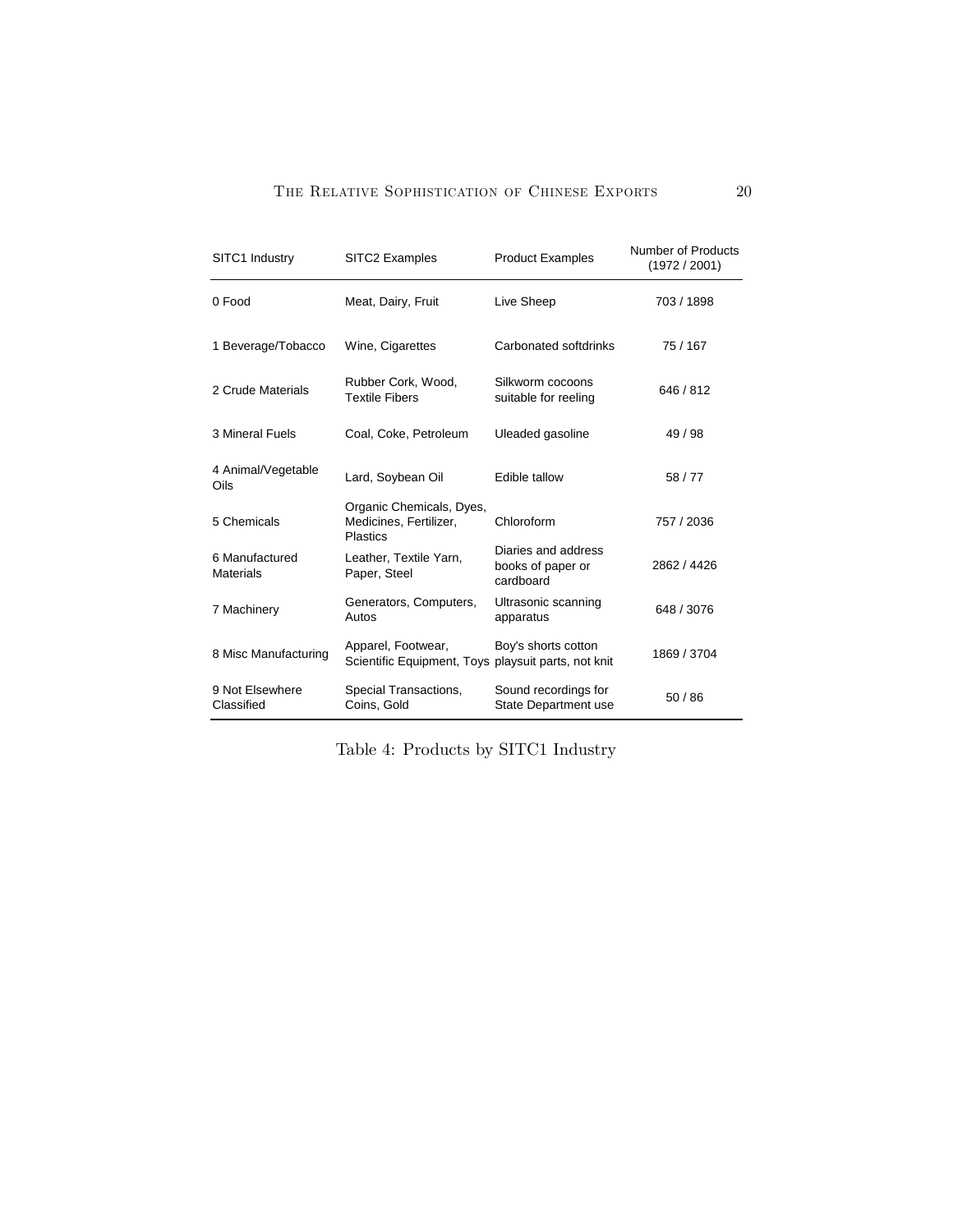| Country             |          | <b>Region Country</b>           |          | <b>Region Country</b>          | Region       |
|---------------------|----------|---------------------------------|----------|--------------------------------|--------------|
| Algeria (DZA)       | AF       | Fiji (FJI)                      | AS       | Guyana (GUY)                   | LA           |
| Angola (AGO)        | AF       | Hong Kong (HKG)                 | AS       | Honduras (HND)                 | LA           |
| Benin (BEN)         | AF       | India (IND)                     | AS       | Mexico (MEX)                   | LA           |
| Burkina Faso (BFA)  | AF       | Indonesia (IDN)                 | AS       | Nicaragua (NIC)                | LA           |
| Burundi (BDI)       | AF       | Kiribati (KIR)                  | AS       | Panama (PAN)                   | LA           |
| Cameroon (CMR)      | AF       | Korea (KOR)                     | AS       | Paraguay (PRY)                 | LA           |
| Cen Aft Rep (CAF)   | AF       | Lao (LAO)                       | AS       | Peru (PER)                     | LA           |
| Chad (TCD)          | AF       | Macao (MAC)                     | AS       | Suriname (SUR)                 | LA           |
| Congo (COG)         | AF       | Malaysia (MYS)                  | AS       | Uruguay (URY)                  | LA           |
| Cote d'Ivoire (CIV) | AF       | Mongolia (MNG)                  | AS       | Venezuela (VEN)                | LA           |
| Djibouti (DJI)      | AF       | Myanmar (MMR)                   | AS       | Bahrain (BHR)                  | мЕ           |
| Egypt (EGY)         | AF       | Nepal (NPL)                     | AS       | Cyprus (CYP)                   | ΜЕ           |
| Eq. Guinea (GNQ)    | AF       | New Caledonia (NCL)             | AS       | Iran (IRN)                     | МE           |
| Ethiopia (ETH)      | AF       | Pakistan (PAK)                  | AS       | Israel (ISR)                   | MЕ           |
| Gabon (GAB)         | AF       | Papua New Guinea (PNG           | AS       | Jordan (JOR)                   | МE           |
| Gambia, The (GMB)   | AF       | Philippines (PHL)               | AS       | Kuwait (KWT)                   | МE           |
| Ghana (GHA)         | AF       | Singapore (SGP)                 | AS       | Lebanon (LBN)                  | MЕ           |
| Guinea (GIN)        | AF       | Sri Lanka (LKA)                 | AS       | Oman (OMN)                     | MЕ           |
| Guinea-Bissau (GNB) | AF       | Taiwan (TWN)                    | AS       | Qatar (QAT)                    | МE           |
| Kenya (KEN)         | AF       | Thailand (THA)                  | AS       | Saudi Arabia (SAU)             | мЕ           |
| Liberia (LBR)       | AF       | Viet Nam (VNM)                  | AS       | Syrian (SYR)                   | МE           |
| Madagascar (MDG)    | AF       | Bahamas (BHS)                   | CAR      | UAE (ARE)                      | МE           |
| Malawi (MWI)        | AF       | Barbados (BRB)                  | CAR      | Yemen (YEM)                    | MЕ           |
| Mali (MLI)          | AF       | Dom Rep (DOM)                   | CAR      | Bermuda (BMU)                  | NA           |
| Mauritania (MRT)    | AF       | Guadeloupe (GLP)                | CAR      | Greenland (GRL)                | NA           |
| Mauritius (MUS)     | AF       | Haiti (HTI)                     | CAR      | Australia (AUS)                | OECD         |
| Morocco (MAR)       | AF       | Jamaica (JAM)                   | CAR      | Austria (AUT)                  | OECD         |
| Mozambique (MOZ)    | AF       | Neth Antilles (ANT)             | CAR      | Belgium (BEL)                  | OECD         |
| Niger (NER)         | AF       | St. Kitts and Nevis (KNA)       | CAR      | Canada (CAN)                   | OECD         |
| Nigeria (NGA)       | AF       | Trinidad (TTO)                  | CAR      | Denmark (DNK)                  | OECD         |
| Rwanda (RWA)        | AF       | Bulgaria (BGR)                  | CEU      | Finland (FIN)                  | OECD         |
| Senegal (SEN)       | AF       | Czech Republic (CZE)            | CEU      | France (FRA)                   | OECD         |
| Seychelles (SYC)    | AF       | Hungary (HUN)                   | CEU      | Germany (DEU)                  | OECD         |
| Sierra Leone (SLE)  | AF       | Poland (POL)                    | CEU      | Greece (GRC)                   | OECD         |
| Somalia (SOM)       | AF       | Romania (ROM)                   | CEU      | Iceland (ISL)                  | OECD         |
| South Africa (ZAF)  | AF       | Yugoslavia (YUG)                | CEU      | Ireland (IRL)                  | OECD         |
| Sudan (SDN)         | AF       | Albania (ALB)                   | EU       | Italy (ITA)                    | OECD         |
| Tanzania (TZA)      | AF       | Gibraltar (GIB)                 | EU       | Japan (JPN)                    | OECD         |
| Togo (TGO)          | AF       | Malta (MLT)                     | EU       | Netherlands (NLD)              | OECD         |
| Tunisia (TUN)       | AF       |                                 | LA       | New Zealand (NZL) OECD         |              |
| Uganda (UGA)        | AF       | Argentina (ARG)<br>Belize (BLZ) | LA       |                                | OECD         |
| Zaire (ZAR)         | AF       |                                 | LA       | Norway (NOR)<br>Portugal (PRT) | OECD         |
|                     | AF       | Bolivia (BOL)                   | LA       |                                | OECD         |
| Zambia (ZMB)        | AF       | Brazil (BRA)                    | LA       | Spain (ESP)                    |              |
| Zimbabwe (ZWE)      | AS       | Chile (CHL)                     | LA       | Sweden (SWE)                   | OECD         |
| Afghanistan (AFG)   | AS       | Colombia (COL)                  |          | Switzerland (CHE)              | OECD<br>OECD |
| American Samoa (ASM |          | Costa Rica (CRI)                | LA       | Turkey (TUR)                   |              |
| Bangladesh (BGD)    | AS<br>AS | Ecuador (ECU)                   | LA<br>LA | UK (GBR)                       | OECD         |
| Cambodia (KHM)      |          | El Salvador (SLV)               |          |                                |              |
| China (CHN)         | AS       | Guatemala (GTM)                 | LA       |                                |              |

Notes: Countries sorted alphabetically by region. Region affiliations are mutually exclusive: AF=Africa; AS=Asia; CAR=Carribean; CEU=Central Europe; LA=Latin America; ME=Middle East; NA=North America. OECD definition excludes post-1973 entrants (e.g. Mexico and Korea).

Table 5: U.S. Trading Partners by Region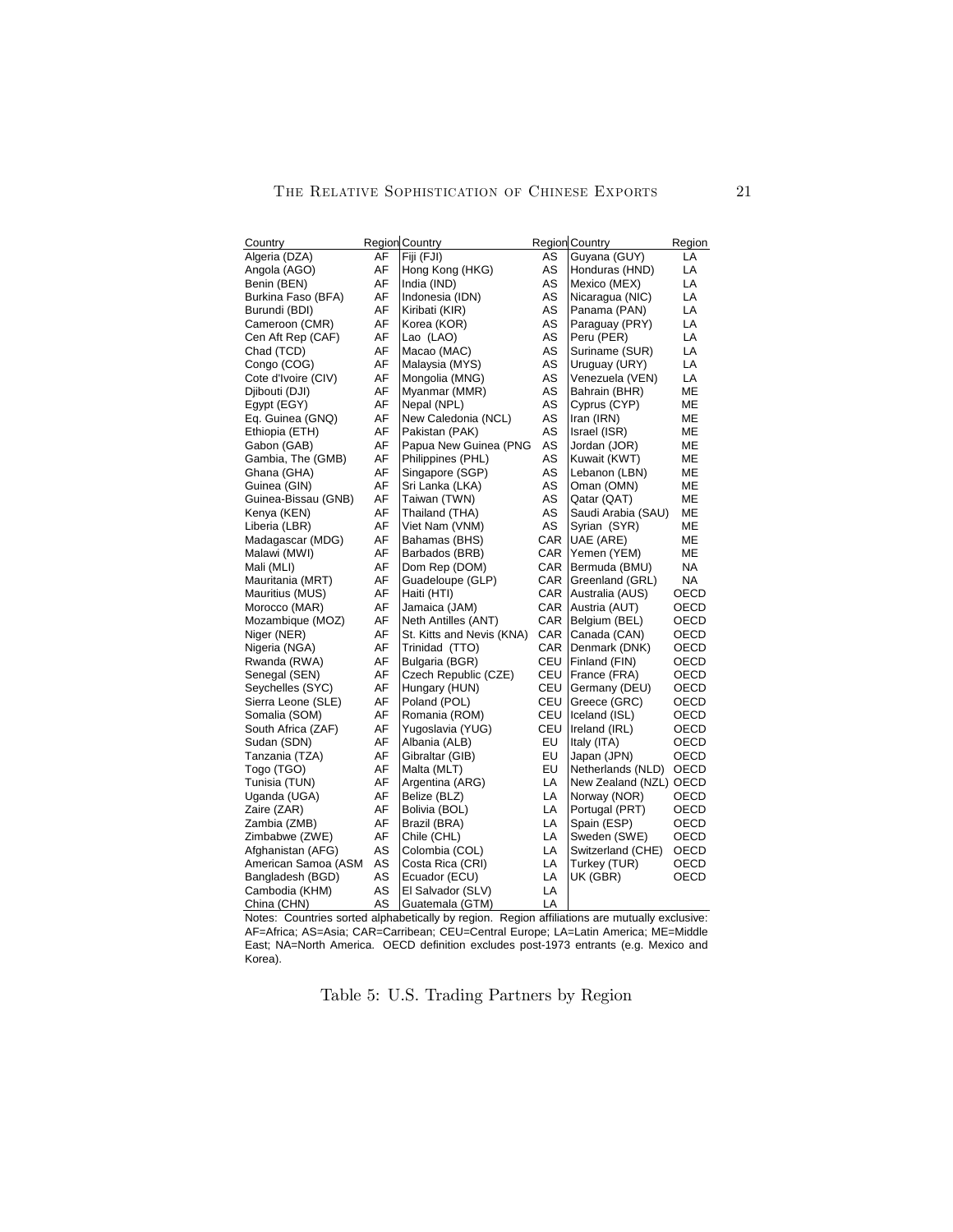|                              | China<br>Asia |      |      | Latin America |      | OECD |      |      |
|------------------------------|---------------|------|------|---------------|------|------|------|------|
| SITC1 Industry               | 1972          | 2001 | 1972 | 2001          | 1972 | 2001 | 1972 | 2001 |
| 5 Chemicals                  |               |      |      | 5             | 6    | 5    | 85   | 80   |
| 6 Manufactured Materials     | 0             | 9    | 10   | 14            |      | 12   | 79   | 54   |
| 7 Machinery                  |               |      | 5    | 19            |      | 17   | 93   | 56   |
| 8 Misc Manufacturing         |               | 26   | 29   | 22            |      | 15   | 63   | 31   |
| <b>Overall Manufacturing</b> |               |      |      | 18            |      | 15   | 83   | 52   |

Notes: Cells display the market share of each region's or country's exports to the U.S. Asia results exclude China.

| Table 6: U.S. Import Value Market Share by Region and Year |  |  |  |  |  |
|------------------------------------------------------------|--|--|--|--|--|
|                                                            |  |  |  |  |  |

|               | Absolute Change |       |        |                 | Percent Growth |       |         |
|---------------|-----------------|-------|--------|-----------------|----------------|-------|---------|
| Country       | 1972            | 2001  | Change | Country         | 1972           | 2001  | %Change |
| China         | 0.04            | 10.99 | 10.95  | China           | 0.04           | 10.99 | 274     |
| Mexico        | 1.96            | 12.08 | 10.12  | <b>Honduras</b> | 0.01           | 0.29  | 53      |
| Malaysia      | 0.42            | 2.35  | 1.93   | Sri Lanka       | 0.01           | 0.22  | 39      |
| Korea         | 1.79            | 3.70  | 1.92   | Guatemala       | 0.01           | 0.20  | 36      |
| Ireland       | 0.25            | 1.94  | 1.69   | Indonesia       | 0.04           | 0.92  | 21      |
| Thailand      | 0.19            | 1.34  | 1.15   | Hungary         | 0.02           | 0.32  | 19      |
| Singapore     | 0.58            | 1.51  | 0.93   | El Salvador     | 0.01           | 0.19  | 17      |
| Philippines   | 0.27            | 1.16  | 0.89   | Dom Rep         | 0.03           | 0.40  | 11      |
| Indonesia     | 0.04            | 0.92  | 0.88   | Costa Rica      | 0.02           | 0.21  | 10      |
| Israel        | 0.53            | 1.25  | 0.72   | Bulgaria        | 0.00           | 0.03  | 9       |
| <b>Brazil</b> | 0.50            | 1.16  | 0.65   | Ireland         | 0.25           | 1.94  | 7       |

Notes: Table lists U.S. trading partners with the top ten absolute and percentage changes in market share between 1972 and 2001.

Table 7: U.S. Trading Partners with the Largest Gains in Market Share (Absolute and Percent Growth), 1972 to 2001

|                          | China |      |      | Asia | Latin America |      | OECD |      |
|--------------------------|-------|------|------|------|---------------|------|------|------|
| SITC1 Industry           | 1972  | 2001 | 1972 | 2001 | 1972          | 2001 | 1972 | 2001 |
| 5 Chemicals              | 4     | 62   | 16   | 63   | 22            | 49   | 98   | 98   |
| 6 Manufactured Materials |       | 63   | 45   | 79   | 34            | 68   | 96   | 98   |
| 7 Machinery              |       | 72   | 56   | 85   | 51            | 73   | 100  | 99   |
| 8 Misc Manufacturing     | 16    | 81   | 72   | 87   | 45            | 70   | 98   | 96   |
| Overall Manufacturing    | 9     | 70   | 51   | 80   | 38            | 67   | 97   | 98   |

Notes: Cells display share of products in the industry that are exported to the U.S. by at least one country from the region. Asia results exclude China.

Table 8: Product Penetration by Region and Year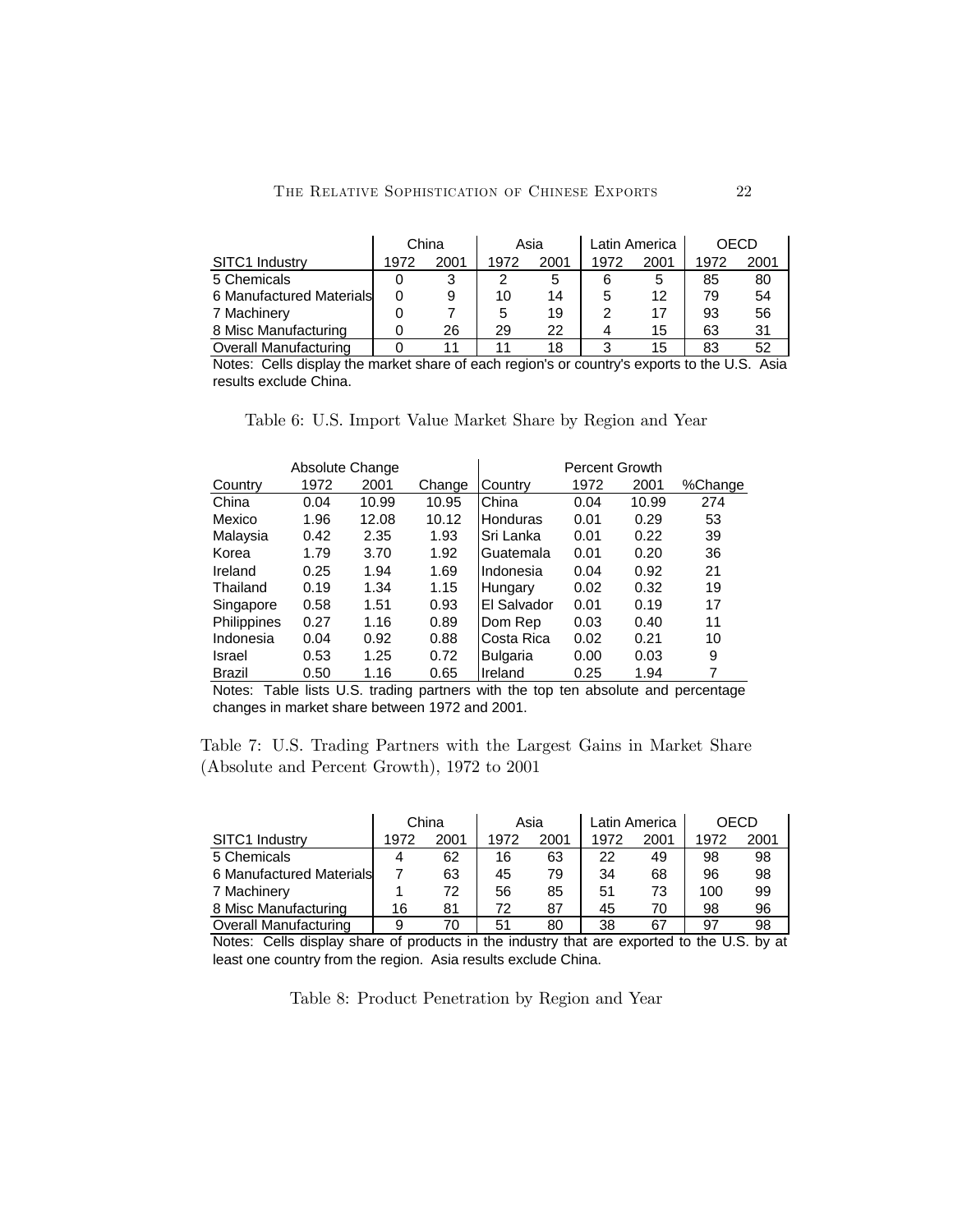| Country   | 1972 | 2001                        | Difference |
|-----------|------|-----------------------------|------------|
| China     | 9    | 70                          | 61         |
| Korea     | 19   | 51                          | 32         |
| Mexico    | 26   | 56                          | 29         |
| Thailand  | 6    | 32                          | 26         |
| India     | 19   | 43                          | 25         |
| Taiwan    | 30   | 54                          | 24         |
| Indonesia | 2    | 25                          | 23         |
| Canada    | 52   | 73                          | 21         |
| Malaysia  | 3    | 23                          | 19         |
| Italy     | 51   | 69                          | 18         |
| Brazil    | 14   | 31                          | 17         |
| $N = 1$   |      | لمعرم متفتح مراسما والمتمعة | حافات د    |

Notes: Table lists U.S. trading partners with the top ten absolute changes in product penetration between 1972 and 2001.

Table 9: U.S. Trading Partners with the Largest Gains in Manufacturing Product Penetration, 1972 to 2001

| <b>Export Similarity with China</b>                   |      |      |      |      |  |  |  |  |
|-------------------------------------------------------|------|------|------|------|--|--|--|--|
| Region                                                | 1972 | 1981 | 1991 | 2001 |  |  |  |  |
| Asia                                                  | 0.40 | 0.70 | 0.91 | 0.97 |  |  |  |  |
| Latin America                                         | 0.16 | 0.48 | 0.70 | 0.86 |  |  |  |  |
| OECD                                                  | 0.09 | 0.28 | 0.55 | 0.75 |  |  |  |  |
| Notes: Table displays each region's export similarity |      |      |      |      |  |  |  |  |

Notes: Table displays each region's export similarity index (see text) with China. Asia excludes China.

Table 10: Regions' Export Similarity with China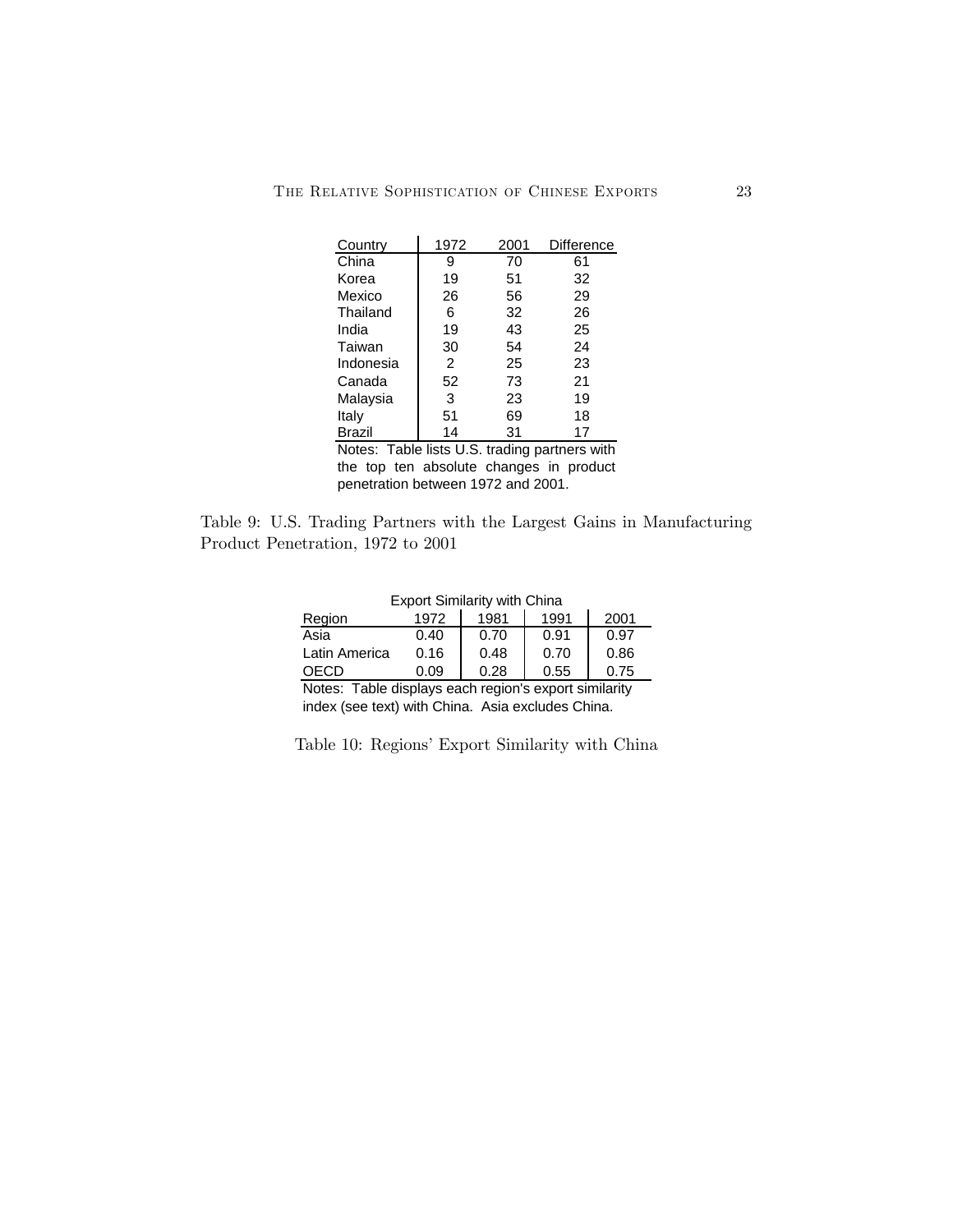Top 10 Manufacturing Export Similarity Indexes with the OECD

| 1972          |      | 1981          |      | 1991      |      | 2001      |      |
|---------------|------|---------------|------|-----------|------|-----------|------|
| Mexico        | 0.53 | <b>Brazil</b> | 0.54 | Mexico    | 0.72 | Mexico    | 0.80 |
| <b>Brazil</b> | 0.41 | lKorea        | 0.49 | Korea     | 0.66 | Korea     | 0.78 |
| Taiwan        | 0.40 | Taiwan        | 0.48 | Taiwan    | 0.63 | China     | 0.75 |
| Hong Kong     | 0.35 | Mexico        | 0.48 | China     | 0.55 | Taiwan    | 0.64 |
| Korea         | 0.35 | <b>Israel</b> | 0.46 | Hong Kong | 0.50 | Brazil    | 0.60 |
| South Africa  | 0.30 | Hong Kong     | 0.39 | Brazil    | 0.50 | India     | 0.54 |
| Israel        | 0.25 | Singapore     | 0.33 | Singapore | 0.41 | Israel    | 0.51 |
| Colombia      | 0.24 | Philippines   | 0.31 | Israel    | 0.40 | Hong Kong | 0.46 |
| Argentina     | 0.23 | South Africa  | 0.30 | Thailand  | 0.36 | Thailand  | 0.45 |
| India         | 0.22 | China         | 0.28 | India     | 0.35 | Singapore | 0.44 |

Notes: Table lists non-OECD countries with the highest export similarity index (ESI) with the OECD at ten-year intervals from 1972 to 2001. Second column of each panel notes the countries ESI. ESI ranges from zero (no overlap) to unity (total ovelap). The total number of non-OECD U.S. trading partners in the sample increases from 131 in 1972 to 152 in 2001.

Table 11: Countries with the Highest Export Similarity to the OECD

| <b>Export Similarity with OECD</b>                    |      |      |      |      |  |  |  |  |
|-------------------------------------------------------|------|------|------|------|--|--|--|--|
| Region                                                | 1972 | 1981 | 1991 | 2001 |  |  |  |  |
| Asia                                                  | 0.16 | 0.20 | 0.26 | 0.27 |  |  |  |  |
| China                                                 | 0.09 | 0.28 | 0.55 | 0.75 |  |  |  |  |
| Latin America                                         | 0.22 | 0.22 | 0.31 | 0.34 |  |  |  |  |
| Notes: Table displays each region's export similarity |      |      |      |      |  |  |  |  |
| index (see text) with the aggregate OECD. Asia        |      |      |      |      |  |  |  |  |

Export Similarity with OECD

Table 12: Regional Export Similarity with the OECD

excludes China.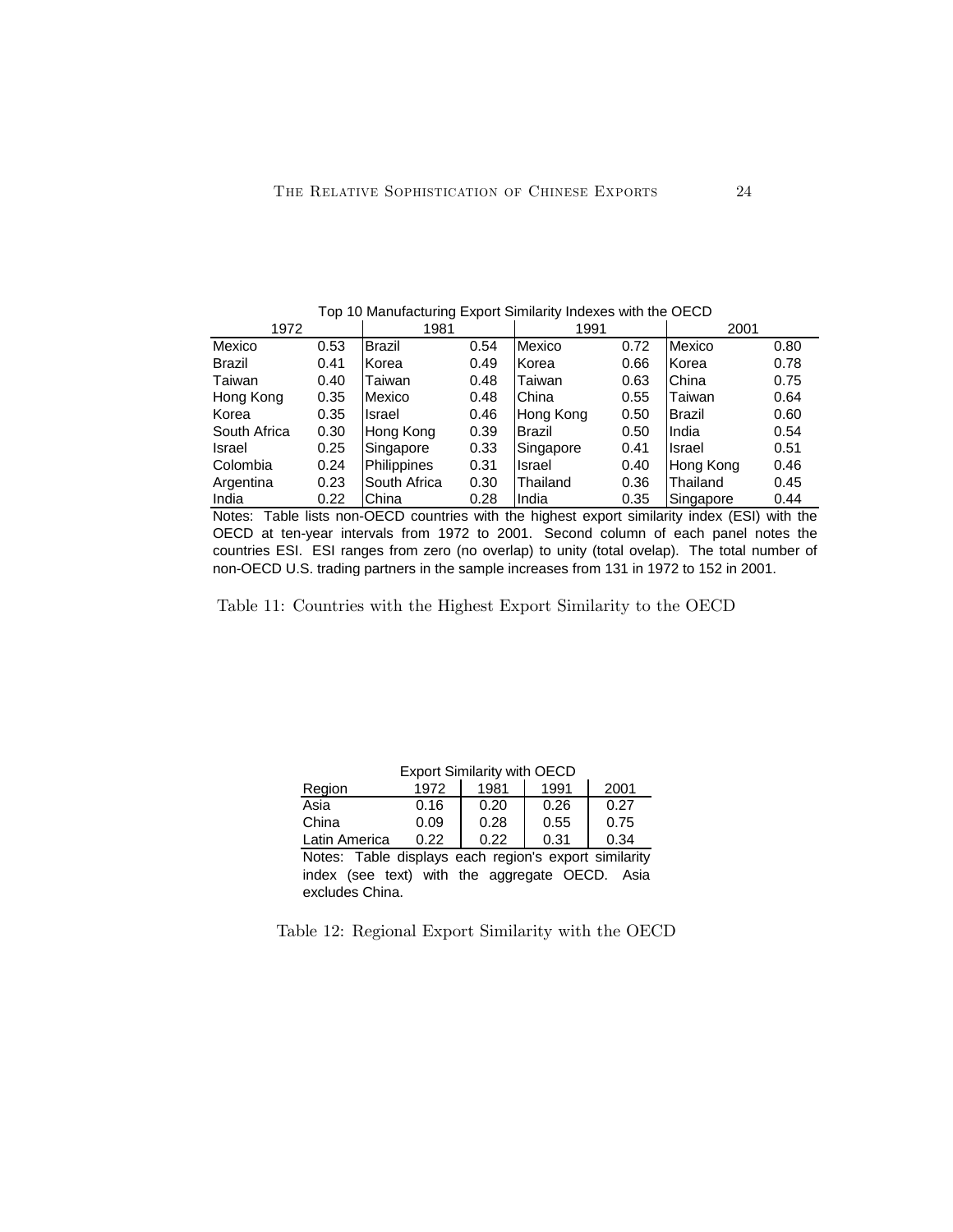|                                      | $ESI_{ct}$ | $ESI_{ct}$ | $ESI_{ct}$ | $ESI_{ct}$ |
|--------------------------------------|------------|------------|------------|------------|
| Log (Real PCGDP $_{ct}$ )            | 0.050      | 0.050      |            |            |
|                                      | 0.011      | 0.011      |            |            |
| Log (Skill Abundance <sub>ct</sub> ) |            |            | 0.069      | 0.070      |
|                                      |            |            | 0.014      | 0.014      |
| China Dummy                          | 0.387      |            | 0.273      |            |
|                                      | 0.010      |            | 0.023      |            |
| China 70s                            |            | 0.149      |            | $-0.020$   |
|                                      |            | 0.016      |            | 0.023      |
| China 80s                            |            | 0.355      |            | 0.130      |
|                                      |            | 0.011      |            | 0.022      |
| China 90s                            |            | 0.569      |            | 0.466      |
|                                      |            | 0.010      |            | 0.025      |
| Constant                             | $-0.287$   | $-0.280$   | $-0.056$   | $-0.060$   |
|                                      | 0.066      | 0.066      | 0.035      | 0.035      |
| <b>Year Fixed Effects</b>            | Yes        | Yes        | Yes        | Yes        |
| Observations                         | 3,006      | 3,006      | 533        | 533        |
| <b>Unique Countries</b>              | 110        | 110        | 79         | 79         |
| $R^2$                                | 0.25       | 0.27       | 0.24       | 0.25       |

Notes: Table reports OLS regression results of country-year manufacturing export similarity index with the OECD on country real per capita GDP and skill abundance from 1972 to 2001. Explanatory variables include an aggregate China dummy as well as this dummy interacted with dummies for the 1970s (i.e.,1972-1979), 1980s (i.e.,1980-1989)) and 1990s (i.e.,1990-2001). Robust standard errors adjusted for clustering at the country level reported below each coefficient. All coefficients except the China70 dummy in column 4 are statistically significant at the 1% level. The p-value for the insignificant dummy is 0.39.

Table 13: China's Relative Export Similarity Index with the OECD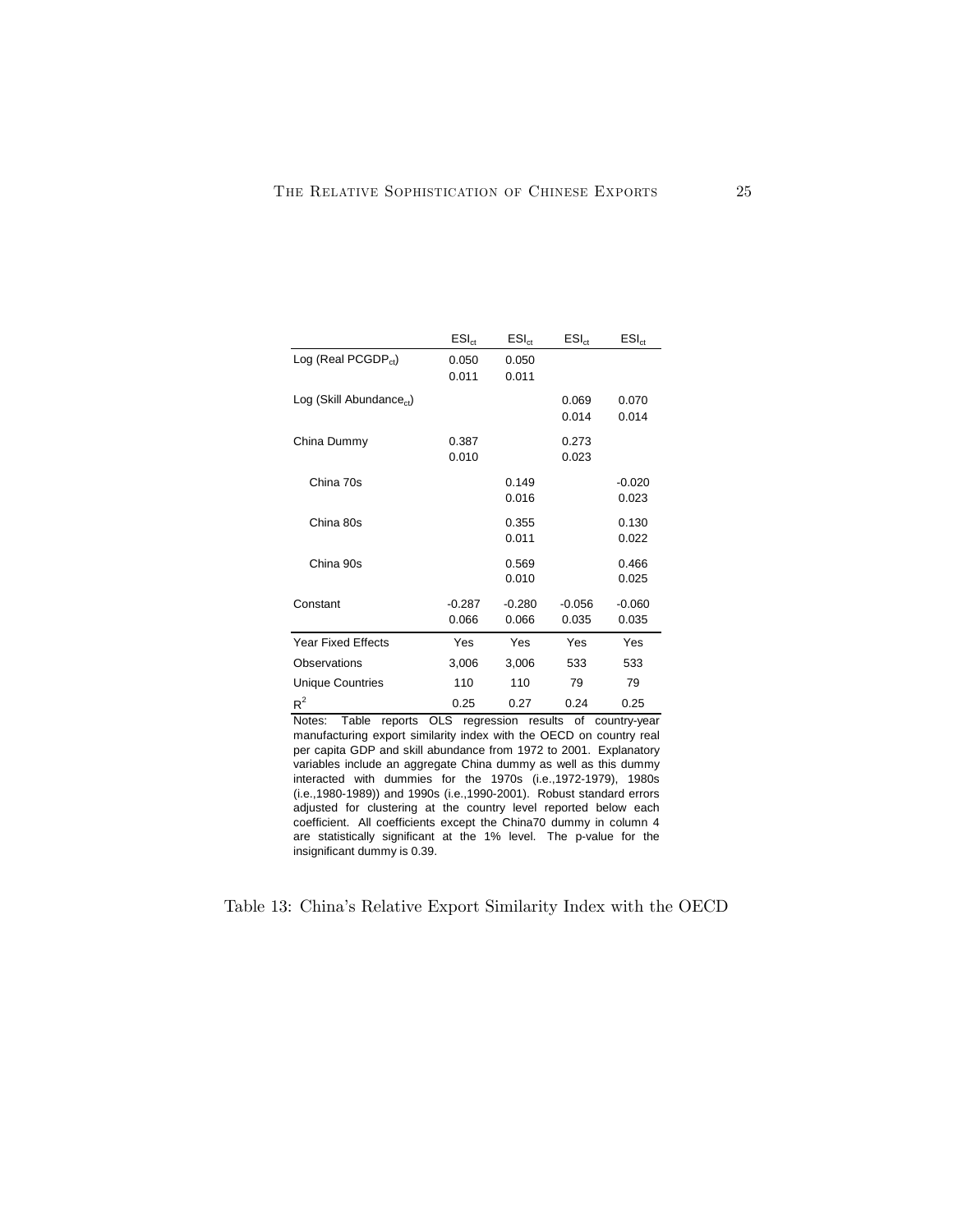|                                     | $Log(uv_{\rm oct})$ | $Log(uv_{\rm oct})$ | $Log(uv_{\text{pct}})$ | $Log(uv_{\text{net}})$ |
|-------------------------------------|---------------------|---------------------|------------------------|------------------------|
| Log (Real PCGDP $_{ct}$ )           | 0.254               | 0.256               |                        |                        |
|                                     | 0.029               | 0.029               |                        |                        |
| Log(Skill Abundance <sub>ct</sub> ) |                     |                     | 0.481                  | 0.483                  |
|                                     |                     |                     | 0.078                  | 0.079                  |
| China Dummy                         | $-0.166$            |                     | $-0.780$               |                        |
|                                     | 0.079               |                     | 0.068                  |                        |
| China 70s                           |                     | 0.304               |                        | $-0.427$               |
|                                     |                     | 0.087               |                        | 0.073                  |
| China 80s                           |                     | 0.168               |                        | $-0.383$               |
|                                     |                     | 0.083               |                        | 0.058                  |
| China 90s                           |                     | $-0.311$            |                        | $-0.893$               |
|                                     |                     | 0.078               |                        | 0.072                  |
| Constant                            | 0.911               | 0.924               | 1.410                  | 1.405                  |
|                                     | 0.129               | 0.240               | 0.256                  | 0.257                  |
| <b>Product-Year Fixed Effects</b>   | Yes                 | Yes                 | Yes                    | Yes                    |
| Observations                        | 2,037,991           | 2,037,991           | 411,710                | 411,710                |
| <b>Unique Products</b>              | 20,660              | 20,660              | 14,052                 | 14,052                 |
| <b>Unique Countries</b>             | 155                 | 155                 | 101                    | 101                    |
| Adj $R^2$                           | 0.72                | 0.72                | 0.71                   | 0.71                   |

Notes: Table reports OLS regression results of country-product unit values on country real per capita GDP and skill abundance from 1972 to 2001. Sample restricted to products originating in at least two countries with real PCGDP below 10% and above 90% of the U.S. level in that year, respectively. Explanatory variables include an aggregate China dummy as well as this dummy interacted with dummies for the 1970s (i.e.,1972- 1979), 1980s (i.e.,1980-1989)) and 1990s (i.e.,1990-2001). Robust standard errors adjusted for clustering at the country level reported below each coefficient. All coefficients (except constant) are statistically significant at the 5% level.

Table 14: China's Relative Export Prices 1972-2001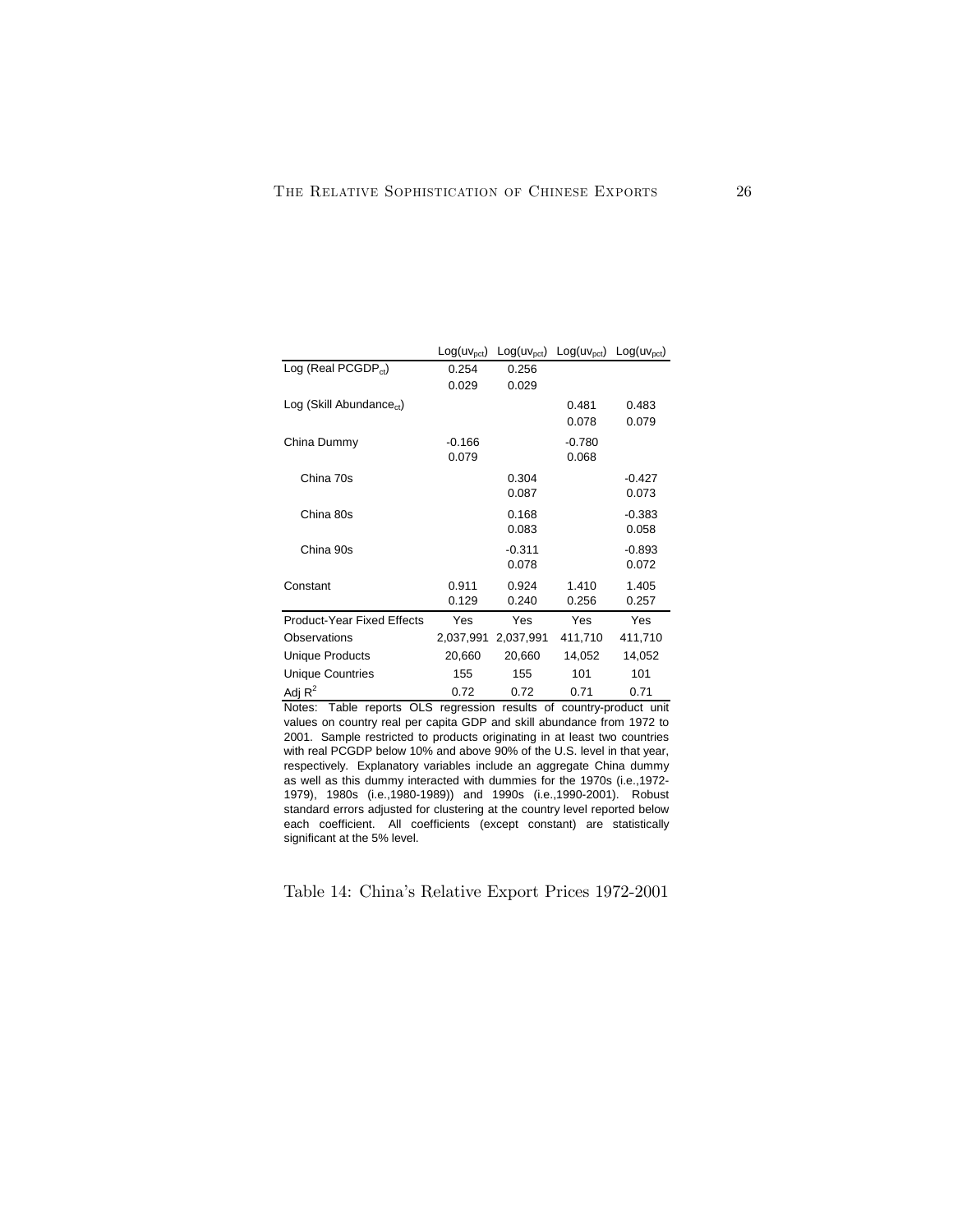|                                            | 5 Chemicals         |                     |                        | 6 Manuf Mat 7 Machinery 8 Misc Manuf |
|--------------------------------------------|---------------------|---------------------|------------------------|--------------------------------------|
|                                            | $Log(uv_{\rm oct})$ | $Log(uv_{\rm oct})$ | $Log(uv_{\text{pct}})$ | $Log(uv_{\rm oct})$                  |
| $\textsf{Log}$ (Real PCGDP <sub>ct</sub> ) | 0.17                | 0.22                | 0.28                   | 0.28                                 |
|                                            | 0.04                | 0.02                | 0.06                   | 0.03                                 |
| China 70s                                  | 0.12                | 0.37                | 0.27                   | 0.22                                 |
|                                            | 0.15                | 0.08                | 0.24                   | 0.07                                 |
| China 80s                                  | 0.07                | 0.15                | 0.05                   | 0.17                                 |
|                                            | 0.14                | 0.08                | 0.22                   | 0.06                                 |
| China 90s                                  | $-0.21$             | $-0.20$             | $-0.88$                | $-0.17$                              |
|                                            | 0.12                | 0.07                | 0.19                   | 0.06                                 |
| Constant                                   | 0.61                | $-0.05$             | 1.94                   | 1.24                                 |
|                                            | 0.37                | 0.21                | 0.56                   | 0.22                                 |
| <b>Product-Year Fixed Effects</b>          | Yes                 | Yes                 | Yes                    | Yes                                  |
| <b>Observations</b>                        | 172,350             | 582,799             | 387,808                | 895,034                              |
| <b>Unique Countries</b>                    | 2,700               | 6,294               | 3,866                  | 7,820                                |
| Uniique Products                           | 153                 | 155                 | 155                    | 155                                  |
| Adj $R^2$                                  | 0.54                | 0.62                | 0.70                   | 0.68                                 |

Notes: Table reports OLS regression results of country-product unit values on country real per capita GDP and skill abundance from 1972 to 2001. Sample restricted to products originating in at least two countries with real PCGDP below 10% and above 90% of the U.S. level in that year, respectively. Explanatory variables include an aggregate China dummy interacted with dummies for the 1970s (i.e.,1972-1979), 1980s (i.e.,1980-1989)) and 1990s (i.e.,1990-2001). Robust standard errors adjusted for clustering at the country level reported below each coefficient.

Table 15: China's Relative Export Prices 1972-2001, by Industry

| Industry                                                            |  |  | 1991 1992 1993 1994 1995 1996 1997 1998 1999 2000 2001 |  |  |  |
|---------------------------------------------------------------------|--|--|--------------------------------------------------------|--|--|--|
| 5 Chemicals 1.01 1.13 1.19 1.18 1.10 1.14 1.15 1.28 1.28 1.29 1.37  |  |  |                                                        |  |  |  |
| 6 Manuf Mat 1.75 1.86 1.75 1.67 1.75 1.66 1.70 1.66 1.66 1.56 1.57  |  |  |                                                        |  |  |  |
| 7 Machinery 3.20 3.30 3.36 3.43 3.24 3.36 3.27 3.20 3.20 3.22 3.28  |  |  |                                                        |  |  |  |
| 8 Misc Manuf 2.14 2.13 2.11 2.11 2.16 2.13 2.09 2.11 2.03 1.96 2.01 |  |  |                                                        |  |  |  |

Notes: Table displays mean log base 2 unit value ratios for OECD countries versus China across noted one-digit SITC manufacturing industries from 1991 and 2001. All ratios are statistically different from zero in a one-sided t-test at the 1% level. Observations for each industry range from 3,789 to 23,910.

Table 16: Mean OECD/China Manufacturing Unit Value Ratios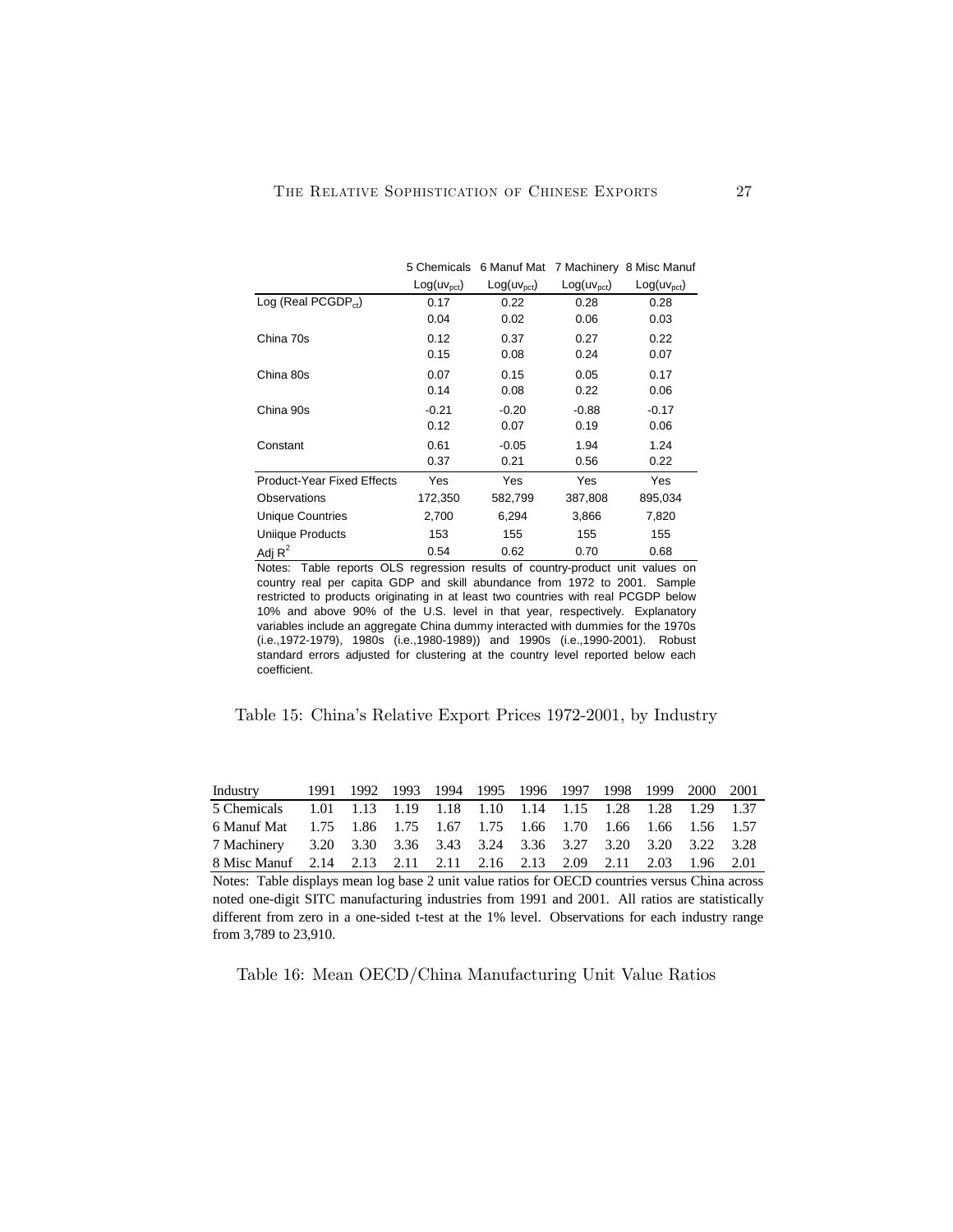

Figure 1: Inter- and Intra-National Specialization in a Multiple Cone Equilibrium